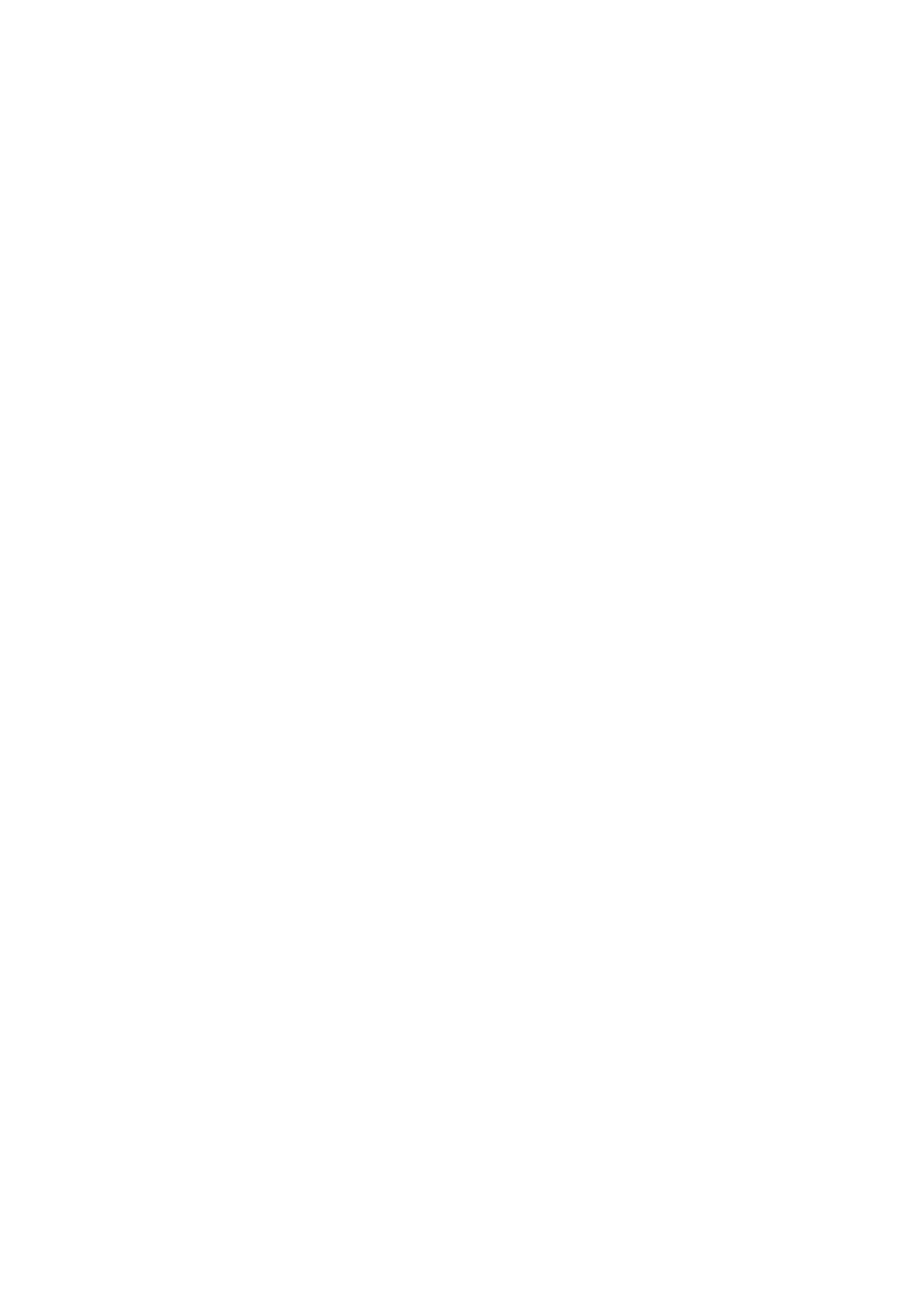### **Contents**

|                |            | Preamble                                                    | 3               |
|----------------|------------|-------------------------------------------------------------|-----------------|
|                |            | Summary of key points                                       | $\overline{4}$  |
|                |            |                                                             |                 |
| 1              |            | <b>Introduction</b>                                         | 6               |
|                | 1.1        | Breakdown by gender                                         | 6               |
|                | 1.2        | Breakdown by age                                            | 6               |
|                | 1.3<br>1.4 | Breakdown by key stage taught<br>Breakdown by ethnic origin | 6<br>7          |
|                |            |                                                             |                 |
| $\overline{2}$ |            | Summary Responses: reasons for participating                | 7               |
|                | 2.1        | Reasons for purchase                                        | 7               |
| 3              |            | Summary of Responses: impact on practice                    | 8               |
|                | 3.1        | Impact on administration                                    | 8               |
|                | 3.2        | Impact on teaching                                          | 8               |
|                | 3.3        | Impact on teachers' perceptions of the value of ICT         | 9               |
|                | 3.4        | Impact on pupils                                            | 9               |
| 4              |            | Summary of responses: teachers' ICT skills                  | 10              |
|                | 4.1        | Impact on teachers' confidence and competence with ICT      | 10 <sup>°</sup> |
|                | 4.2        | Impact on specific ICT skills                               | 11              |
|                | 4.3        | Impact on teachers' skills with communications technologies | 13              |
|                | 4.4        | <b>ICT Training</b>                                         | 16              |
| 5.             |            | Summary of responses: impact on teachers' access to ICT     | 17              |
|                | 5.1        | Impact of the scheme on teachers' access to computers       | 17              |
|                | 5.2        | Impact of the scheme on teachers' access to the Internet    | 18              |
| 6              |            | Future phases of the scheme                                 | 18              |
|                |            |                                                             |                 |
| $\overline{7}$ |            | Summary of responses: purchasing                            | 19              |
|                | 7.1        | <b>Suppliers</b>                                            | 19              |
|                | 7.2        | Type of computer purchased                                  | 19              |
|                | 7.3        | Suppliers and service                                       | $20\,$          |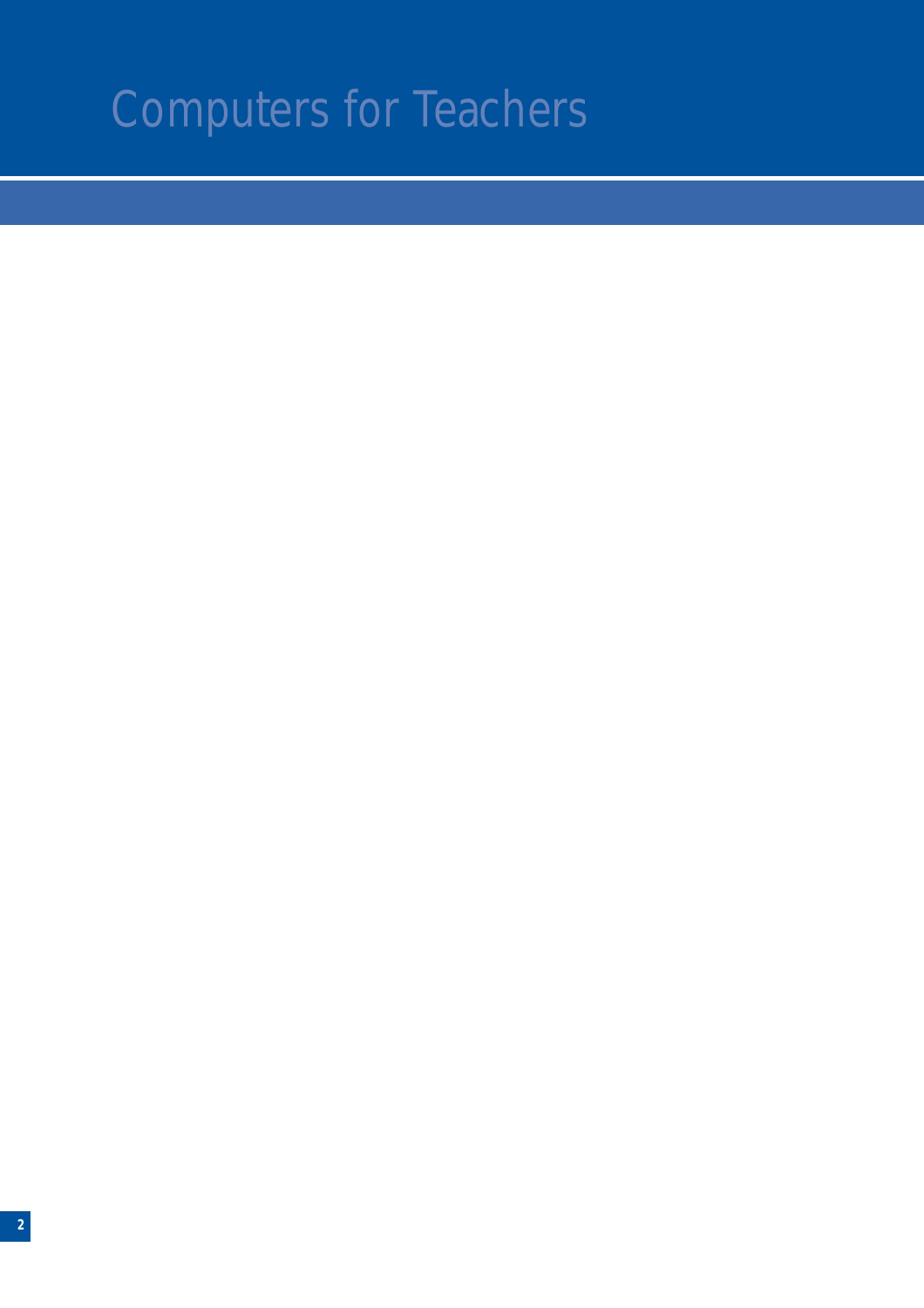### **Preamble**

Computers for Teachers (CfT) is a Government initiative aimed at helping teachers in England raise standards by enabling them to have personal access to a computer. The first phase of the scheme was launched in January 2000 and offered eligible teachers in England a subsidy of 50% towards the cost of a personal computer, up to a maximum of £500. The DfEE (now DfES) paid any income tax and National Insurance due. All teachers who had signed up for the New Opportunities Fund ICT training were eligible to participate in the scheme. A total of 28,000 teachers purchased computers under the first phase of the scheme between January and July 2000.

The evaluation of the first phase aims to assess the impact that teachers' personal access to ICT has on teaching and learning. As part of that evaluation, at the beginning of May 2001 the DfES sent questionnaires to a random sample of 6,000 teachers who benefited from the scheme. Completed questionnaires were returned by 8 June 2001. The DfES then commissioned the British Educational Communications and Technology Agency (Becta) to carry out an analysis of the responses received.

This report summarises the conclusions that can be drawn from those responses. It forms the first stage of a two-part evaluation and aims to evaluate the impact of the scheme, as reported by those who responded. The information gathered required participating teachers to reflect on the contribution that the scheme had made to their ICT skills and the impact it has made on teaching and learning in the classroom. As a result, some findings are based on the teachers' retrospective views about their confidence and capability prior to taking part in the scheme.

The second stage of the evaluation will provide opportunities through further evaluations and case study work to validate the findings in this report. Particular issues for further evaluation are also identified in this report. Where appropriate, references are made to related findings from Becta's earlier evaluations of the

DfES's multimedia portables schemes.

While this report does not attempt to address any specific issues associated with the administration of the Phase 1 scheme, views were sought on the best way to provide support for teacher access to, or ownership of, computers in the future.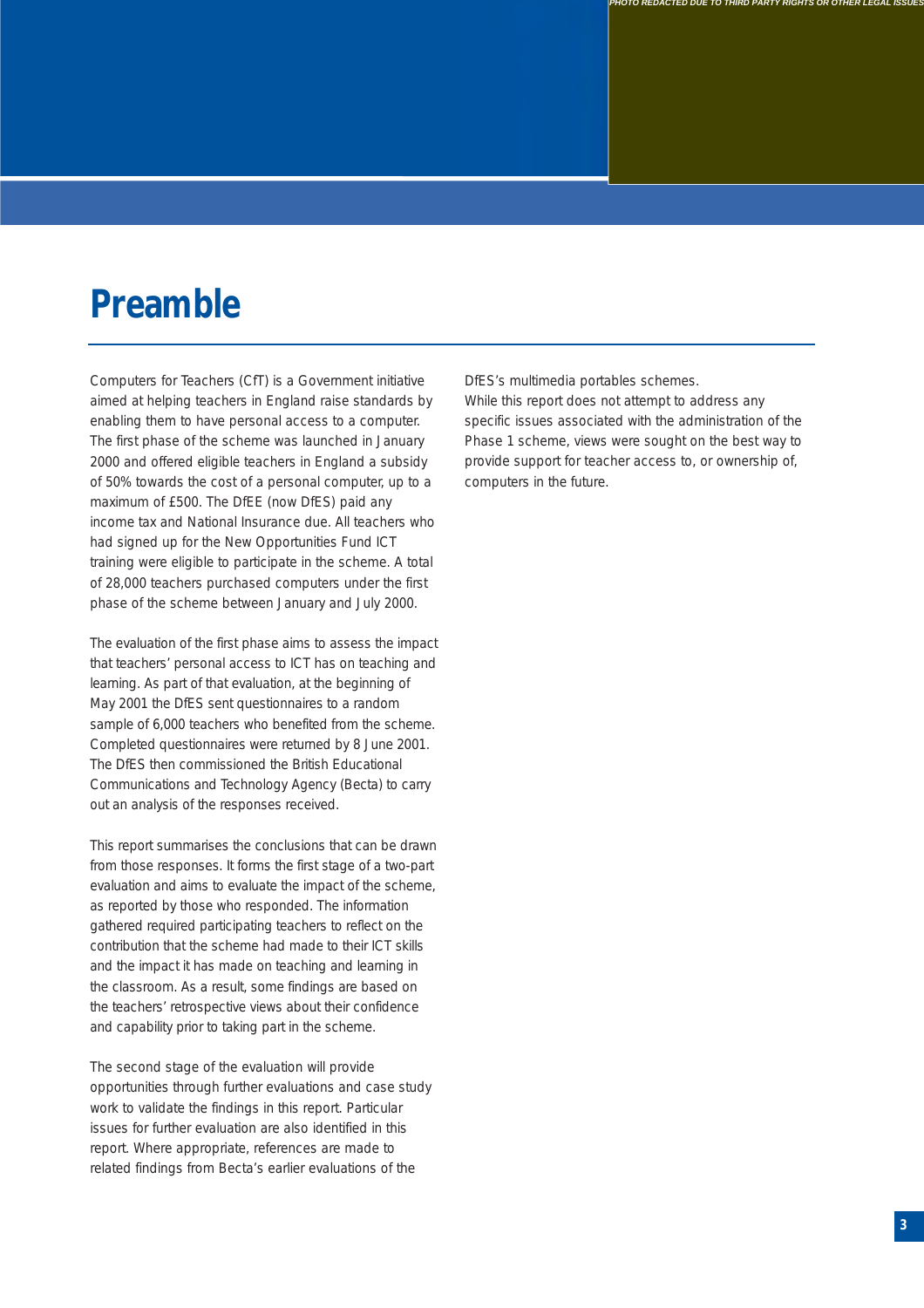### **Summary of key points**

Some 2,558 completed questionnaires were analysed. This represents a return rate of 43%, which is very high for a survey of this type. The sample forms nearly ten per cent of the total number of teachers who benefited from the scheme. It is possible that the positive responses received reflect the more general impact of increasing levels of equipment and training. However, taken together, the responses point towards the scheme having made a significant impact on participating teachers' confidence and competence with ICT and, in turn, on their pupils.

Key findings from the survey are listed below. A fuller discussion of each of these findings is contained in the body of the report. In addition to answering the questions, those responding were invited to make 'open-ended' comments about the scheme and its impact. Of those respondents (over half of the total) who offered further comment, most were generally positive about the scheme. Reference to evidence drawn from those responses is made where appropriate throughout this report.

#### Impact on Administration

- The number of teachers in the sample using ICT at least once a week for administrative tasks has risen from 51% before the scheme to 86% after participating in the scheme.
- 48% of respondents report using ICT for administration every day – more than double than before the scheme.

#### Impact on Teaching

- Before the scheme, 58% of the sample report using ICT in their teaching at least once a week. After participating in the scheme, this has grown to 89%.
- The number of respondents seeing a high value for ICT in teaching and learning has nearly doubled, increasing from 36% before the scheme to 68% of the sample after participating in the scheme.
- The great majority (99%) of teachers in the sample recognised the value of ICT in teaching and learning and that this followed through into their classroom practice.

#### Impact on Pupils

- 74% of respondents believe that their personal ownership of a computer has a quite substantial or greater impact on their pupils' use of ICT in their schoolwork.
- 67% of respondents believe that their personal ownership of a computer has affected pupils' motivation 'quite substantially' or more.
- 60% of respondents believe that their personal ownership of a computer has affected pupils' attainment quite substantially or more.
- Less than 5% of the teachers responding to the survey believe that their pupils have not benefited in these ways.

#### Impact on Teachers' Skills

- 94% of respondents reported that the purchase of a computer through the scheme had increased their confidence to use ICT to support teaching and learning substantially.
- Teachers report increasing skills with ICT applications, with the percentage describing themselves as basic or experienced users increasing after participating in the scheme for all office applications. (Word processing, from 85% before the scheme to 99% after participating; spreadsheets, 42% to 82%; databases, 36% to 76%; graphics, 41% to 76%; presentation software, 21% to 62%; CD-ROM, 63% to 97%)
- The proportion of respondents describing themselves as basic or experienced users of e-mail for personal purposes has risen from 36% to 96%.
- The proportion of respondents describing themselves as basic or experienced users of e-mail for professional purposes has risen from 32% to 61%.
- Over 60% of respondents now describe themselves as being experienced in using web sites and searching for information on the Web, in comparison with 42% before. Less than 2% describe themselves as having little or no experience in this area.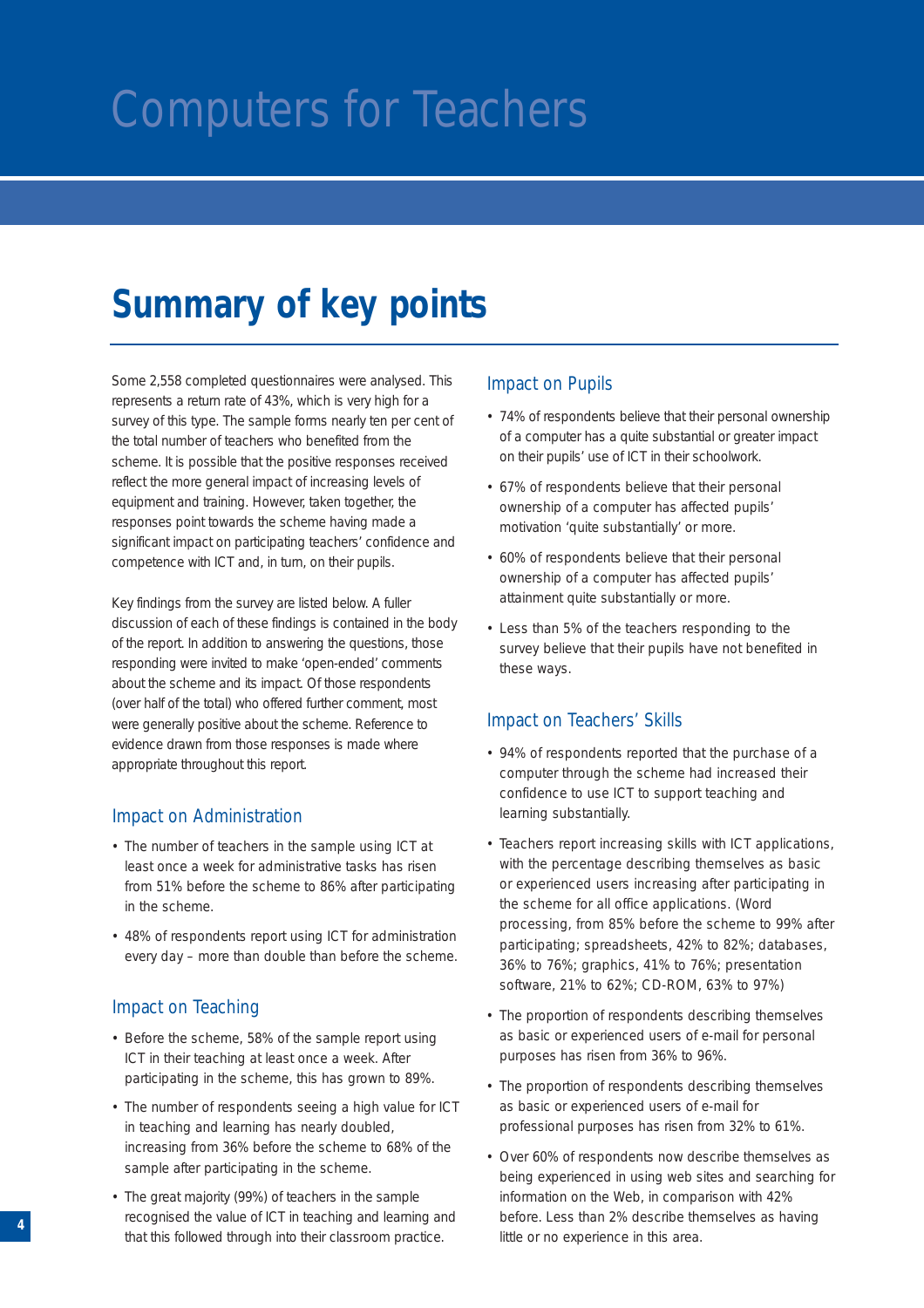- 94% of respondents now describe themselves as basic or experienced in downloading documents from the Web, in contrast to 34% before the scheme.
- 67% now consider themselves basic or experienced users of on-line purchasing compared to 19% before the scheme.

#### Reasons for participating and impact on teachers' access to ICT

- The main reasons for purchase reported by respondents were to improve their ability to use computers (37%) and to prepare teaching materials (21%).
- 71% of the teachers responding now have sole use of a computer at home, in comparison with 22% before the scheme.
- The scheme has made a significant impact on respondents' access to the Internet at home, increasing it from 30% to 95%.
- After participating in the scheme, the percentage of participating teachers' with access to the Internet through work has increased from 73% to 93%.
- Over 90% of respondents used the scheme to purchase a desktop computer, with less than 10% purchasing a laptop/portable computer.
- 65% purchased a printer. All machines purchased were 'Internet ready' and all bar 1% are now connected to the Internet.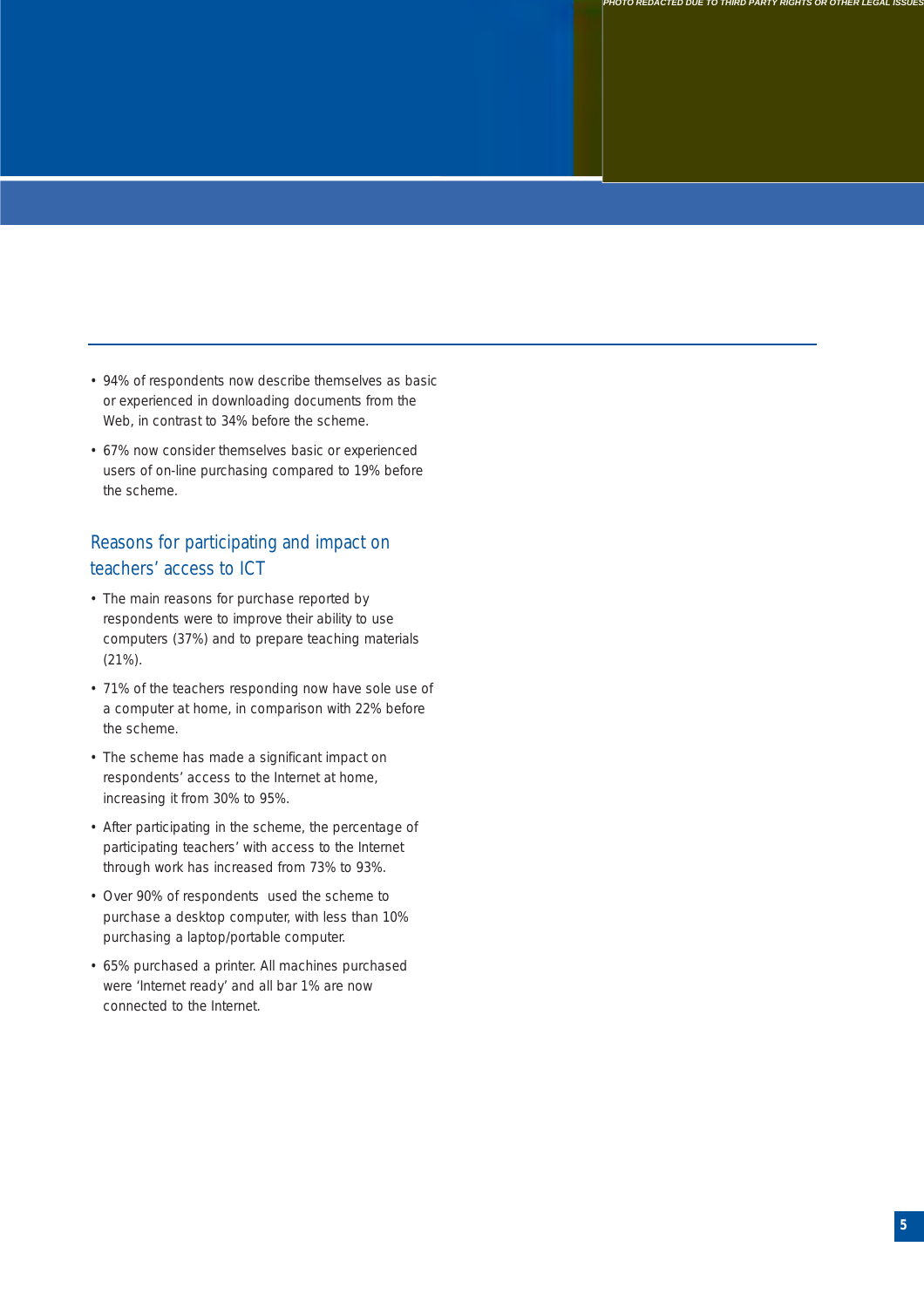### **1 Introduction: the sample**

A total of 2,558 completed questionnaires were analysed. This represents a return rate of 43%, which is very high for a survey of this type. The sample forms nearly ten per cent of the total number of teachers who benefited from the scheme. While the sample is to some extent 'self selecting', in that teachers chose whether to respond or not, a return rate of this size, drawn from a random population, gives significant weight to the findings reported below.

#### 1.1 Breakdown by gender

Approximately two thirds of the responses (1632) were received from women and 867 (36%) from men. This is in line with the make-up of the overall teaching population (see *DfEE Statistical Volume: teachers England and Wales 2000* at http://dfes.gov.uk/statistics/ DB/VOLv0220/index.html) and the population of teachers benefiting from the scheme.



#### 1.2 Breakdown by age

The following table (fig. 1.2a) summarises the breakdown of responses by age in comparison with the breakdown for the teaching population as a whole.

| Age         | Responces   | Whole Teaching Population<br>(March 1999) |
|-------------|-------------|-------------------------------------------|
| ${<}25$     | 40 (2%)     | 2%                                        |
| $25 - 34$   | 651 (25%)   | 20%                                       |
| $35 - 44$   | 815 (32%)   | 25%                                       |
| 45-54       | 749 (29%)   | 47%                                       |
| $55+$       | 241 (9%)    | 6%                                        |
| Total       | 2496 (100%) | 100%                                      |
| Figure 1.2a |             |                                           |

The last column in fig. 1.2a shows the age profile of the teaching population as a whole in March 1999. (See *DfEE Statistical Volume: teachers England and Wales 2000* at http://dfes.gov.uk/statistics/DB/VOLv0220/index.html.) Fig. 1.2b compares the age profiles of the teachers responding with the age profile of the teaching population as a whole as of March 1999.



As can be seen, the proportion of teachers under the age of 45 who responded to the survey is higher than for the teaching population as a whole. This may indicate that younger teachers were more likely to participate in the scheme. However, as the age profile of participating teachers is not available, it is not possible to be confident of this. The next evaluation phase could probe this issue further as part of the case study visits.

#### 1.3 Breakdown by key stage taught

The following table (fig. 1.3) summarises the breakdown of responses by key stage taught.

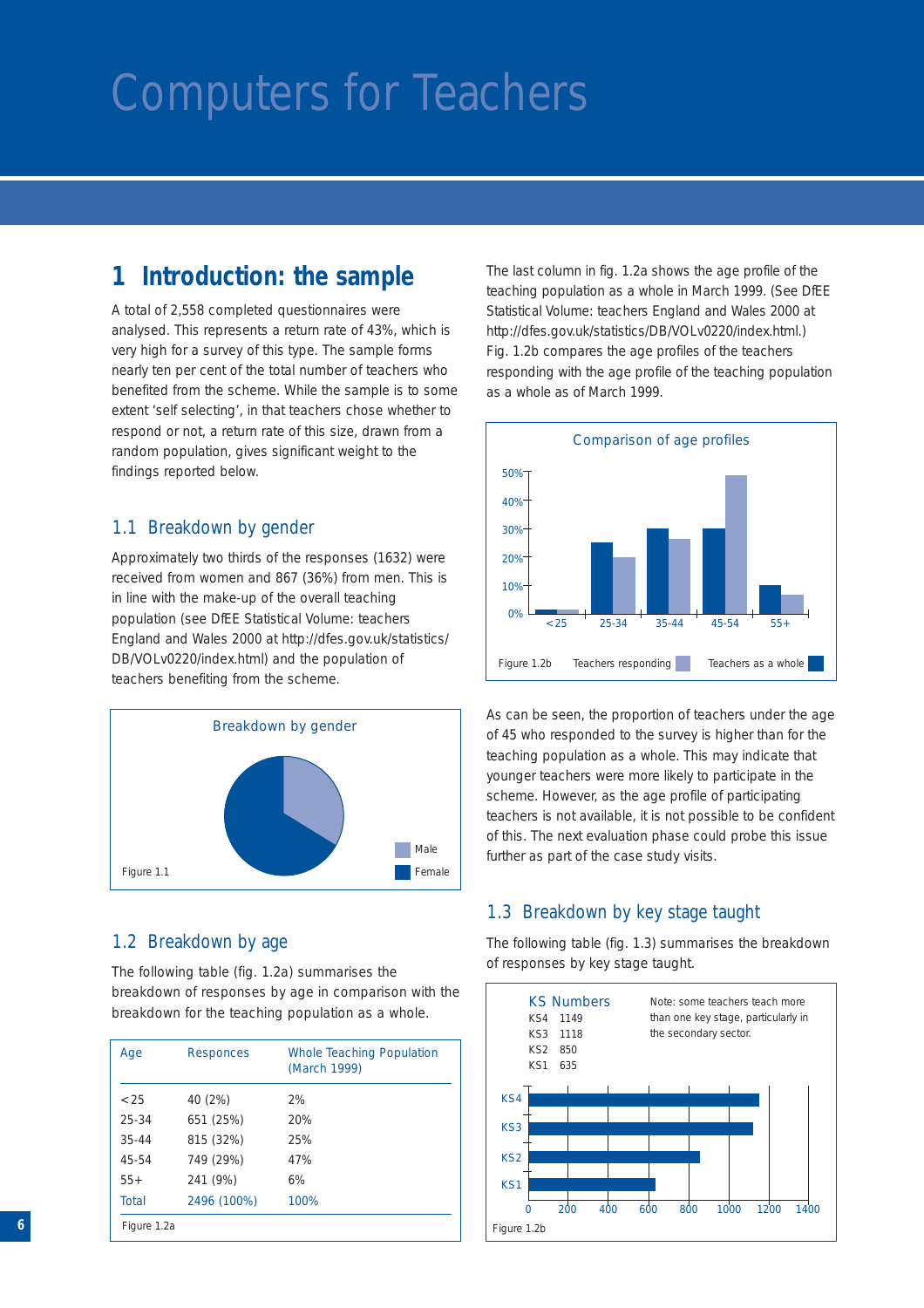#### 1.4 Breakdown by ethnic origin

|                                                            | No.            | %                         |
|------------------------------------------------------------|----------------|---------------------------|
| I do not wish my ethnic group to be<br>recorded in any way | 182            | 7.19%                     |
| <b>British</b>                                             | 2239           | 88.5%                     |
| Irish                                                      | 29             | 1.15%                     |
| Any other white background                                 | 41             | 1.62%                     |
| White & Black Caribbean                                    | 2              | 0.08%                     |
| White & Black African                                      | $\mathfrak{D}$ | 0.08%                     |
| White & Asian                                              | 6              | 0.24%                     |
| Any other mixed background                                 | $\mathfrak{D}$ | 0.08%                     |
| Indian                                                     | 12             | 0.47%                     |
| Pakistani                                                  | 1              | 0.04%                     |
| Bangladeshi                                                | 2              | 0.08%                     |
| Any other Asian background                                 | 5              | 0.20%                     |
| Caribbean                                                  | 1              | 0.04%                     |
| African                                                    | 3              | 0.12%                     |
| Any other Black background                                 | $\mathfrak{D}$ | 0.08%                     |
| Chinese<br>Any other                                       | 0<br>1<br>2530 | $0.00\%$<br>0.04%<br>100% |
|                                                            |                |                           |

In summary, the data collected from returns suggests that the sample:

- shares the same gender profile as the general teaching population as a whole
- is drawn from a slightly younger age profile.

### **2 Summary responses: reasons for participating**

#### 2.1 Reasons for purchase

Teachers were asked to identify their main and any other reasons for purchasing a computer through the scheme. They were allowed to select as many reasons as applied. The following table (fig 2.1a) sets out respondents' reasons for participating in the scheme. The table is ordered by the respondents' main reasons for participating, with the most mentioned reason placed first.

|                                                     |      | <b>Why Purchased?</b> |         | <b>Main Reason</b> |
|-----------------------------------------------------|------|-----------------------|---------|--------------------|
| To improve your ability in the use<br>of a computer | 2059 | 80%                   | 939 37% |                    |
| To prepare teaching materials                       | 2233 | 87%                   | 531 21% |                    |
| To undertake administrative tasks                   | 2041 | 80%                   | 359 14% |                    |
| To access the Internet:<br>For work purposes        | 2189 | 86%                   | 202 8%  |                    |
| To access the Internet:<br>For personal/family use  | 2156 | 84%                   | 137     | 5%                 |
| To prepare lesson plans                             | 1740 | 68%                   | 88      | 3%                 |
| For family use                                      | 1189 | 46%                   | 82      | 3%                 |
| Other                                               | 242  | 9%                    | 171     | 7%                 |
| Figure 2.1a                                         |      |                       |         |                    |

*PHOTO REDACTED DUE TO THIRD PARTY RIGHTS OR OTHER LEGAL ISSUES*

Figure 2.2b shows the relative importance given to each of the main reasons for purchase.



The main reasons for purchase reported by respondents were to improve their ability to use computers (37%) and to prepare teaching materials (21%). Both of these activities are often carried out at home, which supports the findings reported later on the type of computer purchased and the increased access to a computer at home.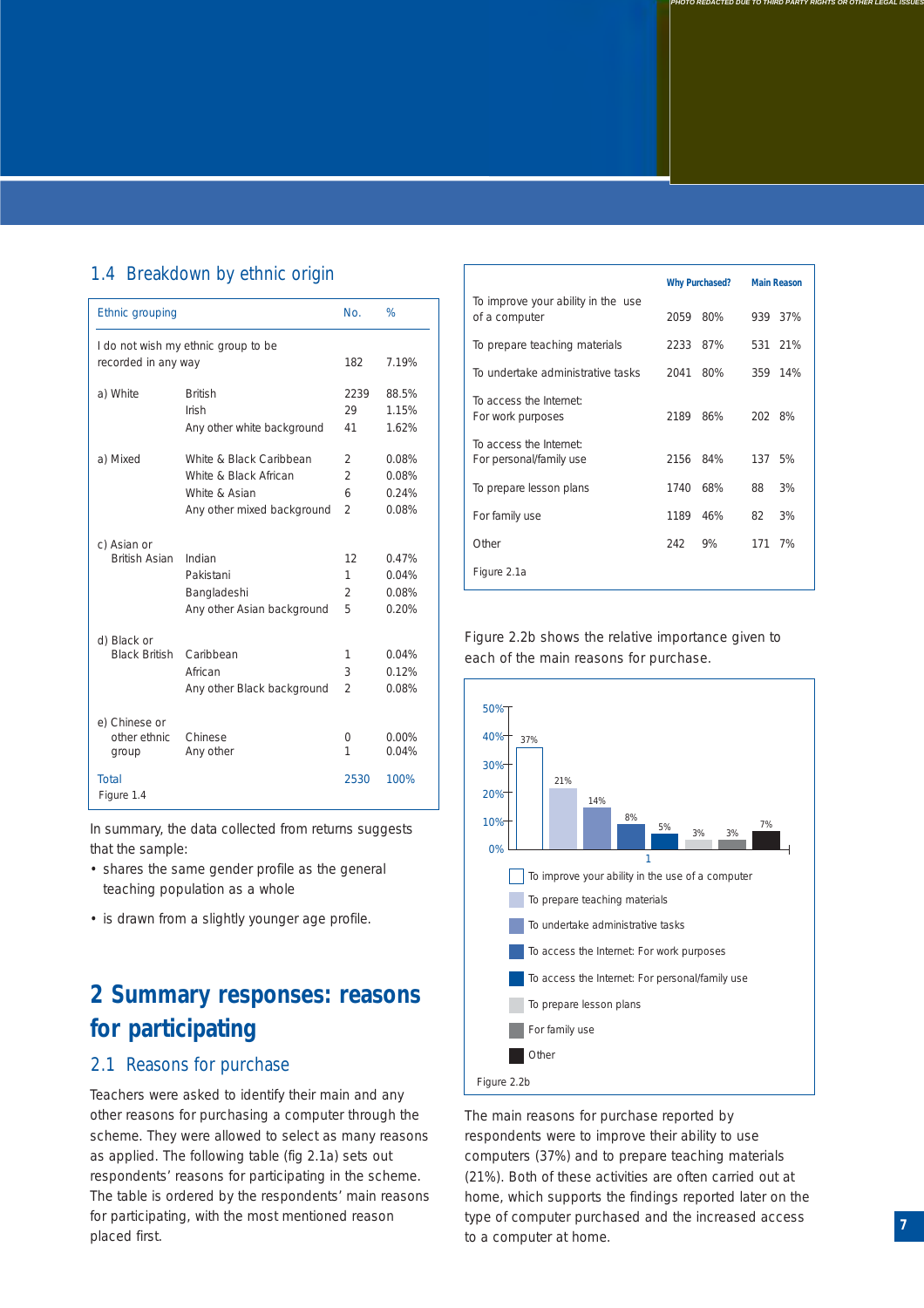### **3 Summary of responses: impact on practice**

Teachers can apply ICT in a number of ways, including:

- using ICT to support them in their administrative tasks, such as report writing and record keeping
- using ICT to support them in their teaching, both outside the classroom (such as preparing materials) and inside.

Taken together, these offer opportunities for teachers to increase their effectiveness and efficiency, reduce their workloads, and to raise standards.

#### 3.1 Impact on administration

Respondents were asked how frequently they used ICT for administration tasks both before participating in the scheme and now.

|               | <b>Before</b> |     | <b>Now</b> |     |
|---------------|---------------|-----|------------|-----|
| Daily         | 499           | 20% | 1194       | 48% |
| Weekly        | 756           | 31% | 947        | 38% |
| Once a month  | 625           | 25% | 272        | 11% |
| Never         | 589           | 24% | 55         | 2%  |
| <b>Totals</b> | 2469          |     | 2464       |     |
| Figure 3.1a   |               |     |            |     |



Some 48% of respondents report using ICT for administration every day, more than double the number using ICT in this way before the scheme. An additional 38% now use ICT once a week or more often in this way. In total, after participating in the scheme, the number of teachers in the sample using ICT at least once a week for administrative tasks has risen from 51% to 86%. In the open-ended part of the survey, one teacher responded that 'The scheme has not had a big impact in the classroom but has made my admin much more efficient… I use my computer daily and for an extensive variety of tasks'.

Given the importance of applying ICT to reduce teachers' workloads, this positive impact on teachers' administration should be explored further as part of any case study work in stage 2 of the evaluation.

#### 3.2 Impact on teaching

Respondents were asked how frequently they used ICT in their teaching both before participating in the scheme and now.

|               | <b>Before</b> |     | <b>Now</b> |     |
|---------------|---------------|-----|------------|-----|
| Daily         | 490           | 20% | 119        | 49% |
| Weekly        | 962           | 38% | 982        | 40% |
| Once a month  | 775           | 31% | 245        | 10% |
| Never         | 275           | 11% | 39         | 1%  |
| <b>Totals</b> | 2502          |     | 2460       |     |
| Figure 3.2a   |               |     |            |     |

Again, responses indicate that the scheme has had a positive impact on teachers' practice, with 99% of respondents now using ICT in their teaching. This is in line with earlier findings. The Multimedia Portables scheme found, for example, that '95% of teachers said that the project had allowed them to develop their teaching, and 93% said that their use of IT had increased substantially'(*Multimedia Portables for Teachers Pilot Project Report*, Becta, 1998, p.23)

The following graph (fig. 3.2b) illustrates the impact of the scheme. Before the scheme, 58% of the sample report using ICT at least once a week in their teaching. After participating in the scheme this has grown to 89%.

Some 49% now report using ICT daily as part of their teaching in comparison with 20% before taking part in the scheme; a further 40% use it at least once a week. These positive findings were reinforced by the openended responses received. For example, teachers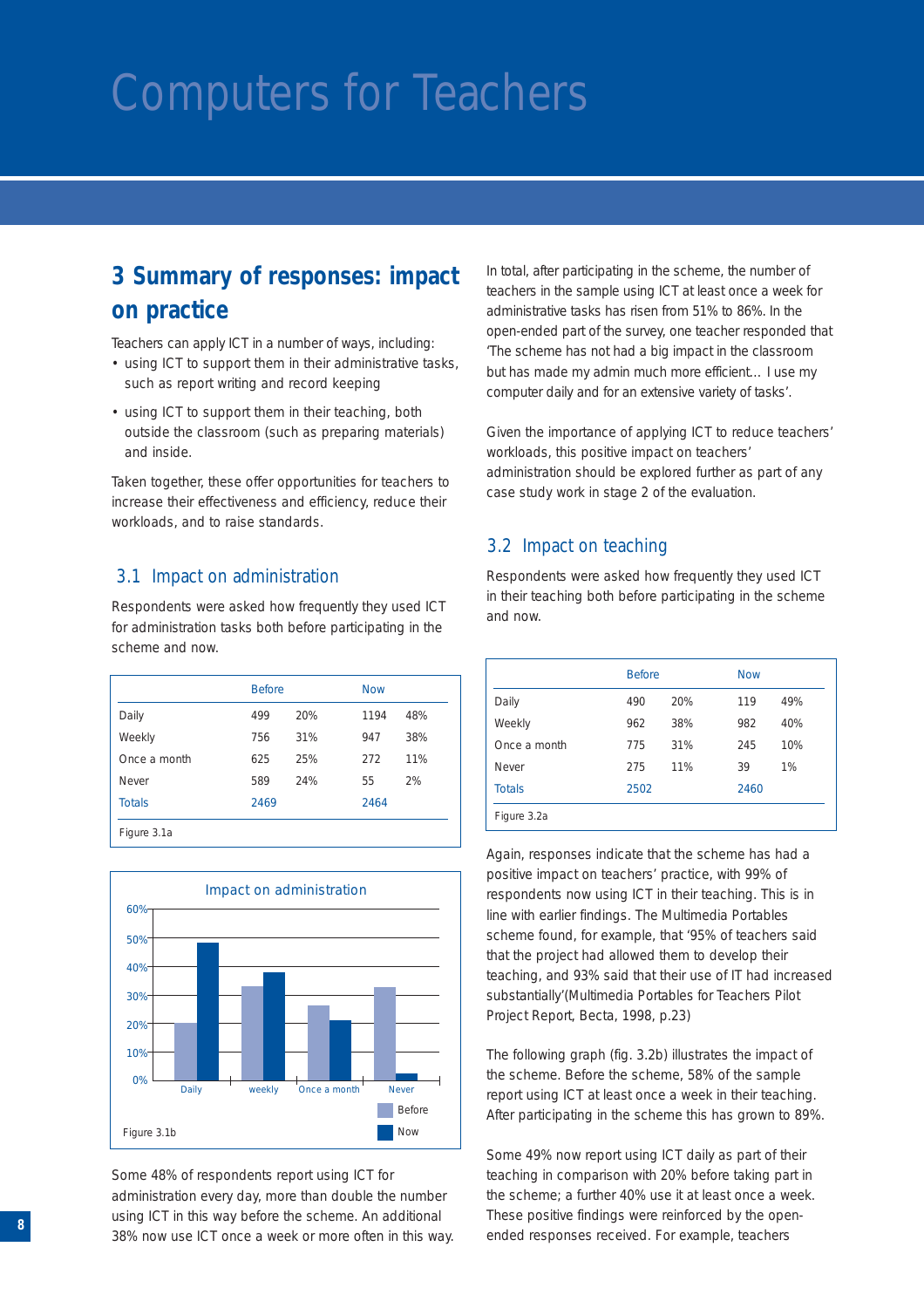commented that 'I have gained so many skills by having a computer at home, that I am able to teach those skills to my class', the scheme has 'Increased my enthusiasm for teaching', and that it was 'An excellent scheme. It has helped me both professionally and personally'.

Given that participating teachers in general purchased a machine for home use (see section 7.2), this implies that their use of the computer at home to develop their skills, locate resources, and to prepare materials and approaches follows through into classroom application. Again, this finding should be further explored as an aspect of the case study work in the second phase of this evaluation.



#### 3.3 Impact on teachers' perceptions of the value of ICT

Respondents were asked to describe their views of the potential of ICT to support teaching and learning both before and after participating in the scheme. Figure 3.3a summarises the responses.

|               | <b>Before</b> |     | <b>Now</b> |     |
|---------------|---------------|-----|------------|-----|
| High          | 923           | 36% | 1729       | 68% |
| Medium        | 1129          | 44% | 778        | 31% |
| Low           | 489           | 19% | 37         | 1%  |
| <b>Totals</b> | 2541          |     | 2544       |     |
| Figure 3.3a   |               |     |            |     |

After participating in the scheme, the number of respondents seeing a high value for ICT in teaching and learning has nearly doubled, moving from 36% to 68% of the sample. Only slightly more than one per cent see little value for ICT, a figure which may be explained by the possibility that a small number of participating teachers may have used the scheme primarily to purchase a resource for family use. (Teachers' reasons for purchasing are explored later in this report.)

The following graph (fig. 3.3b) illustrates how the sample teachers' perceptions have changed after participating in the scheme.



This finding, together with the previous one, suggests that after participating in the scheme, the great majority (99%) of teachers in the sample recognised the value of ICT in teaching and learning and that this followed through into their classroom practice.

#### 3.4 Impact on pupils

Given that:

- the scheme provided teachers with personal access to a computer
- the ICT skills of those teachers increased
- in general, teachers benefiting from the scheme increased their use of ICT to support them in their administration, planning, preparation and in the classroom

the consequent impact on the pupils is an important consideration.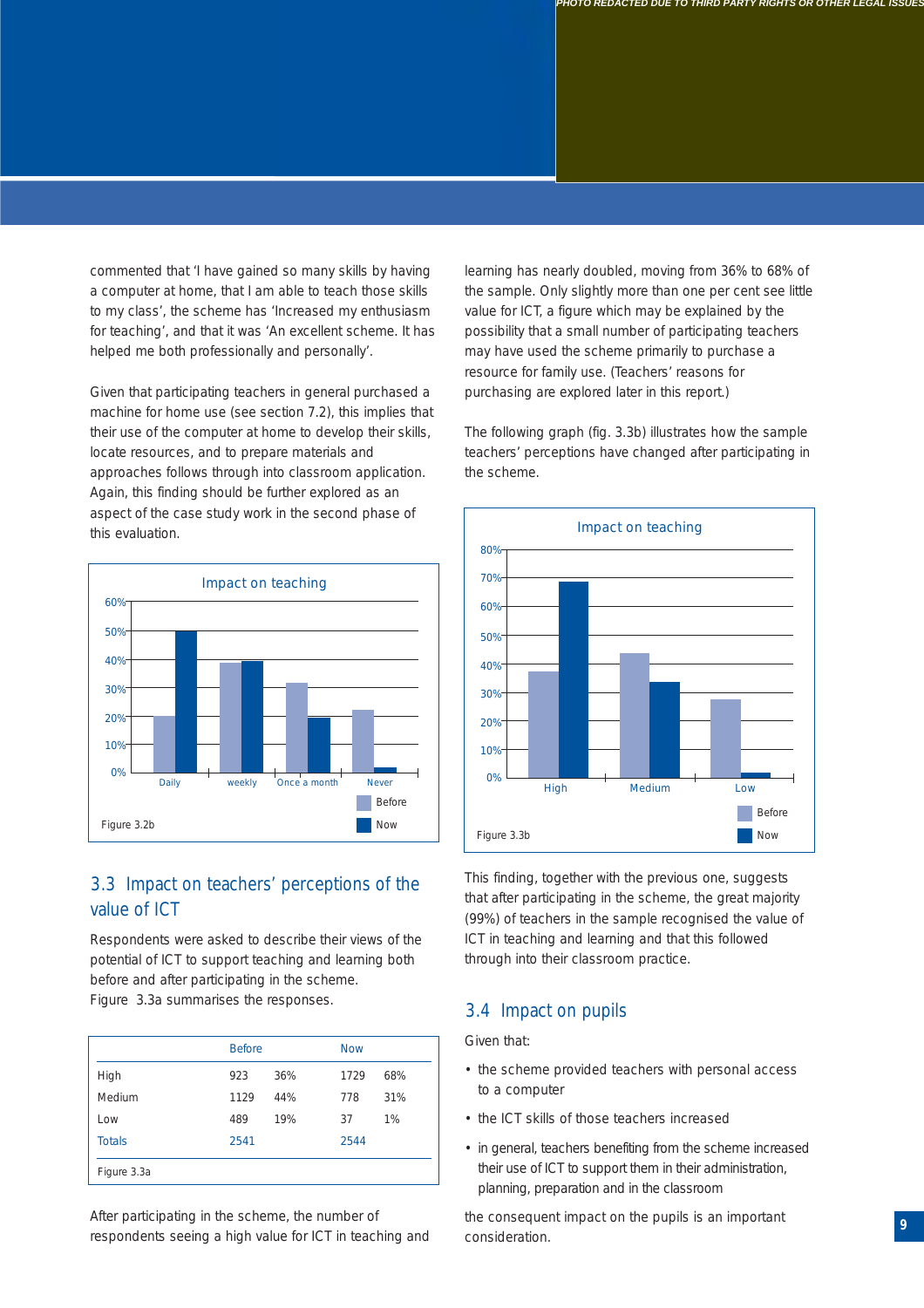Respondents were asked to identify the extent to which their personal ownership of a computer had an impact on their pupils' use of ICT in schoolwork, their motivation and their attainment. Results are shown in fig. 3.4a below.

|                              | <b>Substantial</b><br><b>Extent</b> | <b>Ouite</b><br><b>Substantially</b> | A little   | Not at all |
|------------------------------|-------------------------------------|--------------------------------------|------------|------------|
| Use of ICT in<br>school work | 713<br>29%                          | 1129 45%                             | 592 24%    | 65<br>3%   |
| Motivation                   | 23%<br>554                          | 1088 44%                             | 29%<br>707 | 5%<br>113  |
| Attainment                   | 18%<br>439                          | 1025 42%                             | 35%<br>843 | 5%<br>131  |
| <b>Totals</b>                | 1706                                | 3242                                 | 2142       | 309        |
| Figure 3.4a                  |                                     |                                      |            |            |

Each of these specific areas of impact is explored below.



74% of respondents believe that their personal ownership of a computer has a quite substantial or greater impact on their pupils' use of ICT in their schoolwork. Again, this implies that teachers' use of ICT at home also has an impact in the classroom.



Some 67% of respondents believe that their personal ownership of a computer has affected pupils' motivation quite substantially or more.



Some 60% of respondents believe that their personal ownership of a computer has affected pupils' attainment quite substantially or more, while only 5% or less believe that their pupils have not benefited in these ways. Given the inevitable time lag between teachers developing the necessary ICT skills and subsequently using these skills to enhance teaching and learning in the classroom, this represents significant progress. Further case study work should illuminate how this impact is being made and track teachers' further progress in applying their own skills in the classroom.

### **4 Summary of responses: teachers' ICT skills**

#### 4.1 Impact on teachers' confidence and competence with ICT

Respondents were asked about the extent that personal access to a computer had increased their confidence to use ICT in the teaching and learning process.

| Level of impact     | <b>Number</b> |     |
|---------------------|---------------|-----|
| Substantial factor  | 1785          | 71% |
| Quite Substantially | 621           | 25% |
| I ittle             | 69            | 3%  |
| Not at all          | 34            | 1%  |
| Total               | 2509          |     |
| Figure 4.1a         |               |     |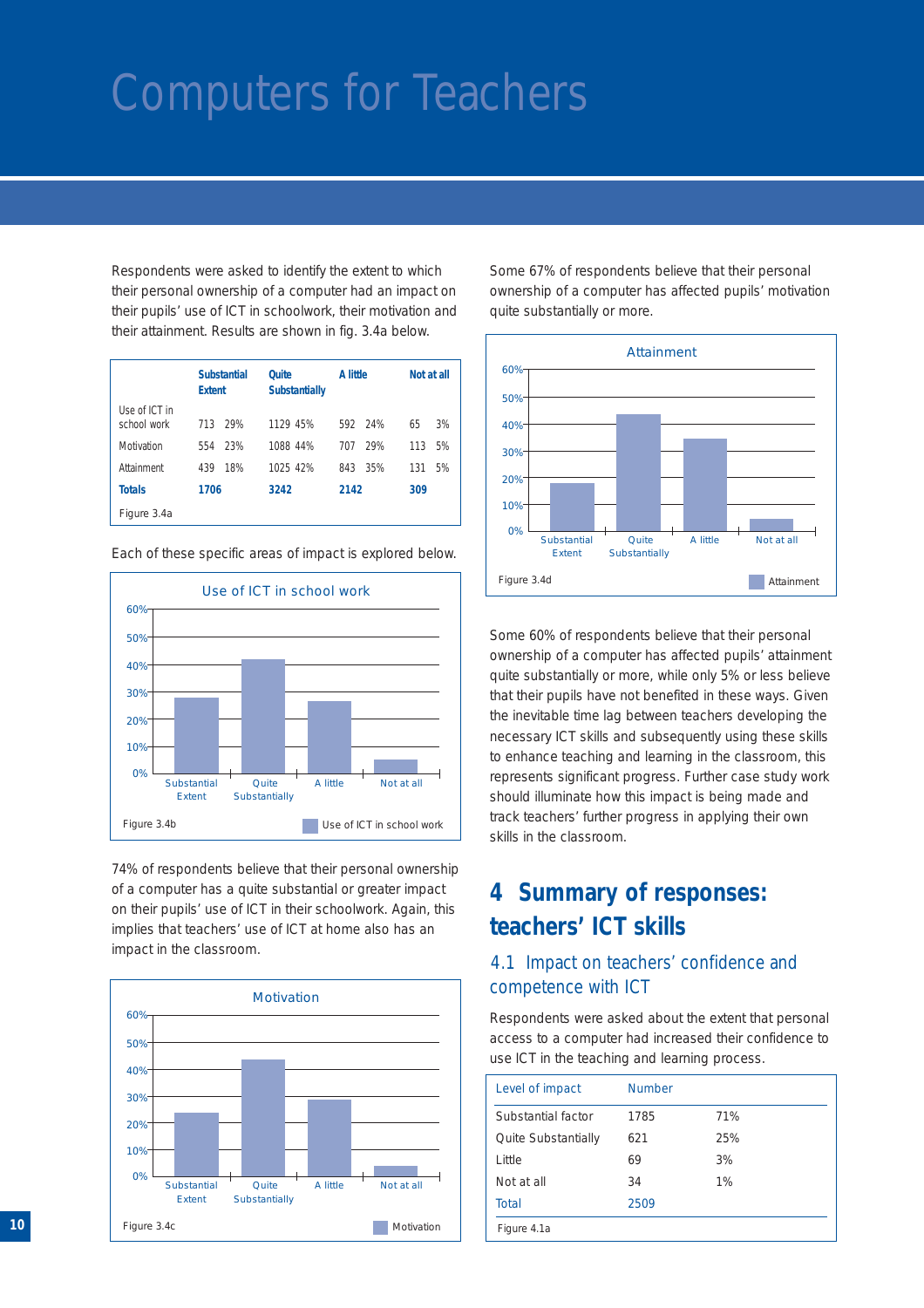In 2000, 67.1% of teachers in primary schools and 65.3% in secondary schools reported confidence in their use of ICT for teaching the curriculum (*Statistics of Education: Survey of Information and Communications Technology in Schools, England 2000*: DfEE, October 2000, p.24). After participating in this scheme, 96% of respondents reported that the purchase of a computer through the scheme had increased their confidence to use ICT to support teaching and learning substantially. As before, a small number (slightly more than one per cent) reported no impact.

When asked about their ICT skills (the major reason for their purchase of the computers), respondents reported increased skills with all the key ICT applications including basic office applications (word processing, spreadsheets and databases) and communications. Again, this is in line with the findings from earlier evaluations.

#### 4.2 Impact on specific ICT skills

The following table (fig. 4.2a) sets out responses for basic office applications.

|                       |                                | <b>Before</b> |                             |     |             |                    |
|-----------------------|--------------------------------|---------------|-----------------------------|-----|-------------|--------------------|
| <b>Applications</b>   | Little/No<br><b>Experience</b> |               | <b>Basic</b><br><b>User</b> |     | <b>User</b> | <b>Experienced</b> |
| Word processing       | 372                            | 15%           | 1260 50%                    |     | 895         | 35%                |
| Spreadsheets          | 1450                           | 58%           | 733                         | 29% | 329         | 13%                |
| <b>Databases</b>      | 1580                           | 64%           | 691                         | 28% | 202         | 8%                 |
| Use graphics software | 1453                           | 59%           | 729                         | 30% | 262         | 11%                |
| Presentation          | 1924                           | 79%           | 371                         | 15% | 150         | 6%                 |
| Use CD-ROMs           | 907                            | 36%           | 1037                        | 41% | 561         | 22%                |
| Other software        | 376                            | 56%           | 188                         | 28% | 105         | 16%                |
| <b>Totals</b>         |                                |               |                             |     |             |                    |

Figure 4.2a **Applications Little/No Basic Experienced Experience User User** Word processing 8 1% 504 20% 2012 79% Spreadsheets 436 17% 128 51% 787 31% Databases 606 24% 137 56% 495 20% Use graphics software 574 24% 115 47% 708 29% Presentation 918 38% 975 40% 525 22% Use CD-ROMs 84 3% 858 34% 1571 63% Other software 75 12% 236 38% 306 50% **Totals Now** 

A general trend of improvement can be observed, which will, of course, depend on the packages provided with the computer. The following graphs illustrate how respondents rated their levels of experience with these applications. Their progress through participating in the scheme can be seen clearly.

*PHOTO REDACTED DUE TO THIRD PARTY RIGHTS OR OTHER LEGAL ISSUES*



As might be expected, the majority of respondents (84%) considered themselves to be at least basic level users of word processing (the most common office application) before the scheme. This figure rose to 99% after participating in the scheme, with 79% of respondents now identifying themselves as experienced users. Given the teachers' desire to use the computer to prepare materials for use in their teaching, this is an extremely positive finding.



Similar progress (though starting from a lower baseline) can be seen in the corresponding graph for spreadsheets.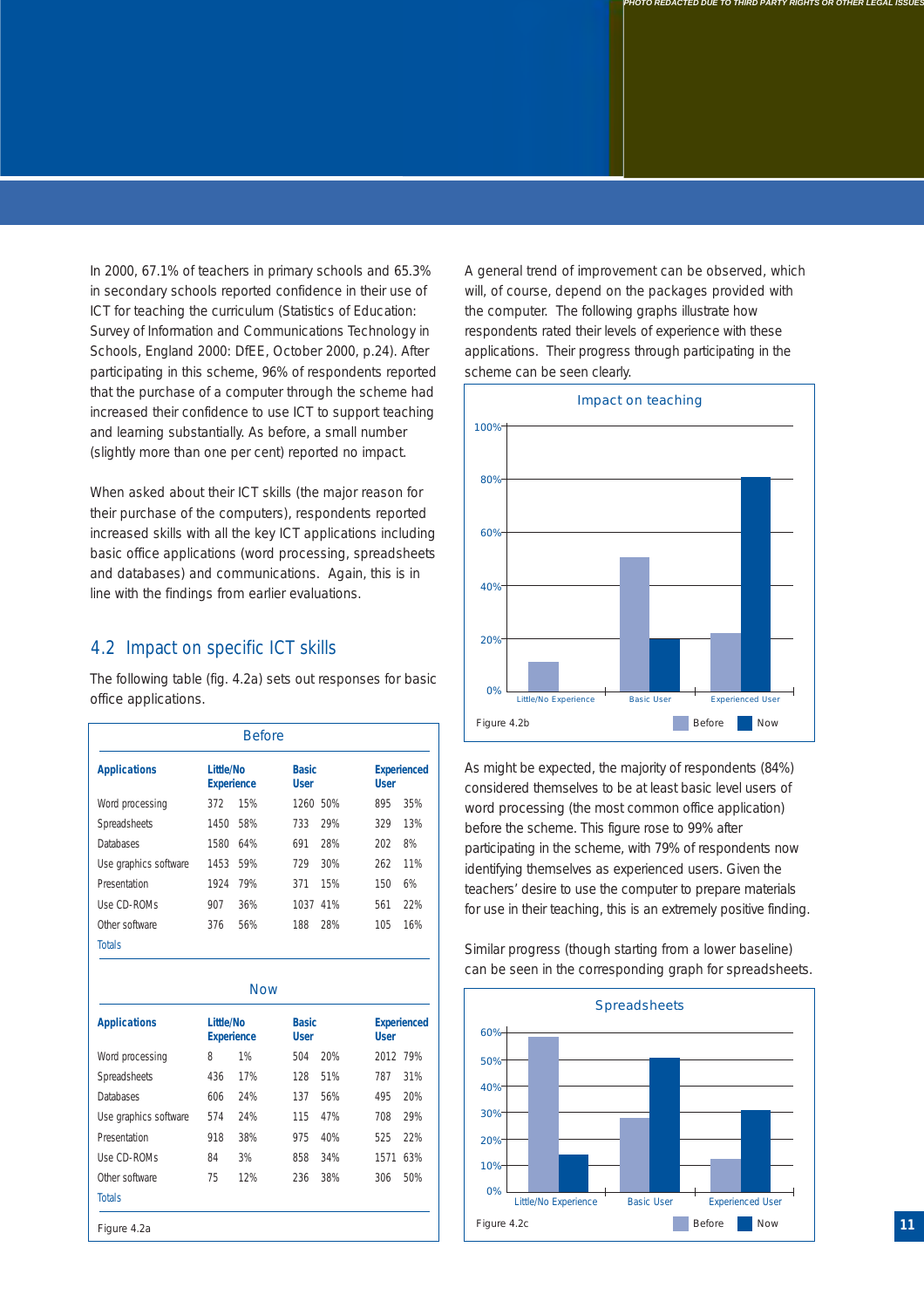Some 42% of respondents described themselves as at least basic users of spreadsheets before the scheme. This figure rose to 82% after the scheme. Given the starting position, this represents significant progress in developing teachers' skills with spreadsheets, which provide a valuable administration tool for teachers.

The position with regard to databases is similar. Some 36% of respondents described themselves as at least basic users of databases before the scheme. This figure rose to 76% after participating in the scheme. Again, given the starting position, this represents significant progress in developing teachers' skills with databases, which also provide a valuable administration tool for teachers and a source of material for use in their teaching.



Graphics software also provides teachers with a valuable tool for producing resources for use in their teaching. Again, a very positive picture emerges with the number of respondents describing themselves as basic or experienced users rising from 41% to 76% after participating in the scheme.

Graphics software and word-processing packages allow teachers to produce resources that can be printed and used in their teaching, such as worksheets, information sheets, tests and record sheets. Presentation packages allow them to produce resources that are then presented using ICT in the classroom. For many teachers the use of presentation packages provides a crucial initial step into the use of ICT 'live' in the classroom. The following graph illustrates the impact of the scheme on respondents' skills with presentation software.





Again, a very positive picture emerges, with the number of respondents describing themselves as basic or experienced users of presentation software rising from 21% to 62% after participating in the scheme. However, in general, teachers' expertise with presentation software remains lower than for other office applications.

Respondents' skills with CD-ROMs also improved after participating in the scheme.The number of respondents describing themselves as basic or experienced users of CD-ROMs rose from 63% to 97% after participating in the scheme.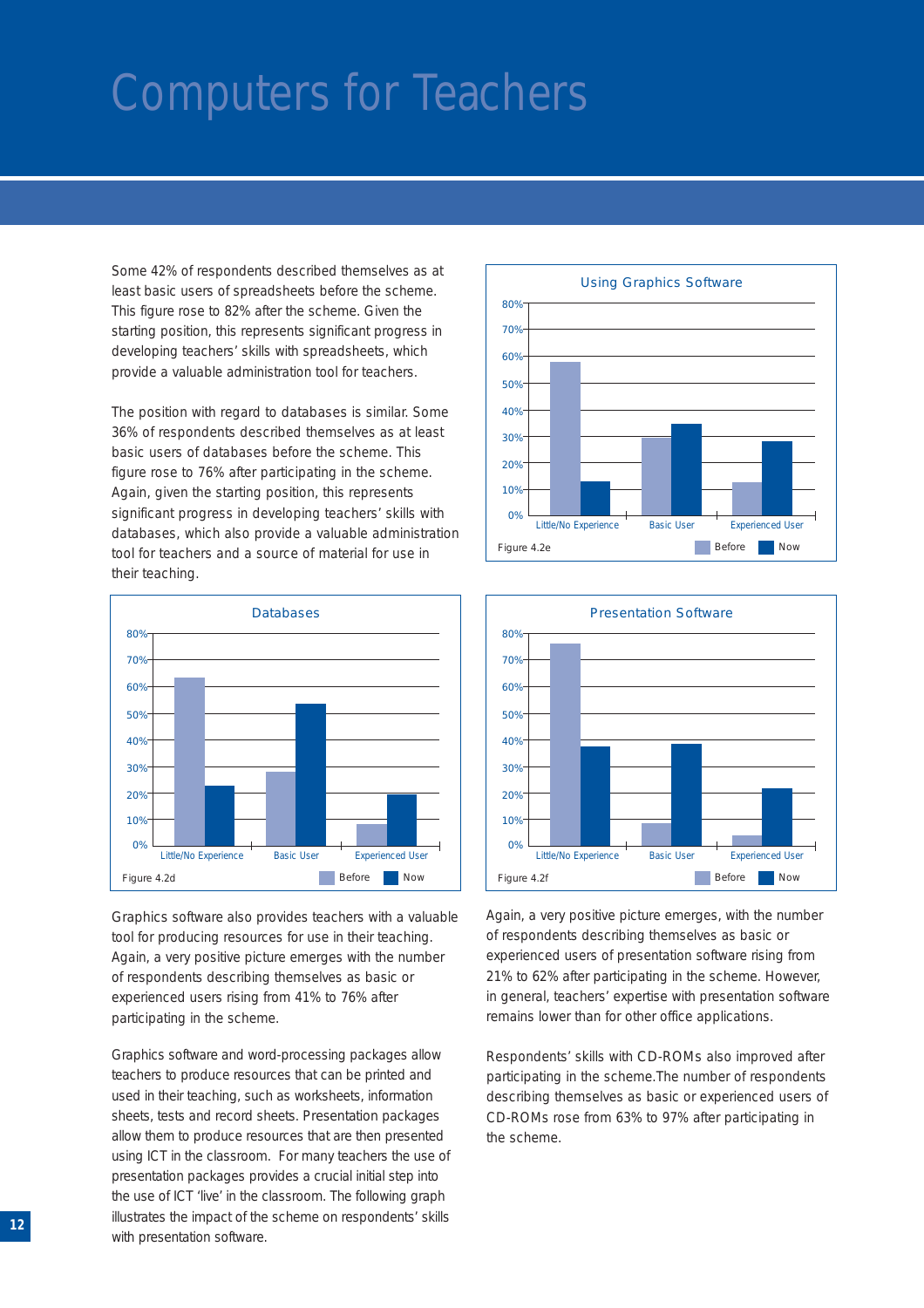

A proportion of those responding also identified the impact of the scheme on other (unspecified) software.



The number of respondents describing themselves as basic or experienced users of this other software increased in line with the pattern observed elsewhere. Given that this chart aggregates a range of software experiences and is not drawn from the whole sample, it may be worth pursuing this issue further in later stages of the evaluation if a more subject-specific approach to providing computers for teachers is to be adopted in the future.

#### 4.3 Impact on teachers' skills with communications technologies

A key aspect of the government's National Grid for Learning strategy is to exploit the power offered by the Internet to raise standards by supporting teaching and learning, improving teacher and school effectiveness, and reducing bureaucracy.

Figure 4.3a sets out responses for teachers' use of e-mail in their personal and professional lives.

|                                | Little/No<br><b>Experience</b> | <b>Basic</b><br><b>User</b> | <b>Experienced</b><br><b>User</b> |
|--------------------------------|--------------------------------|-----------------------------|-----------------------------------|
| E-mail (personal)              | 1590 64%                       | 23%<br>588                  | 13%<br>325                        |
| E-mail (professional) 1722 68% |                                | 438 17%                     | 391<br>15%                        |
|                                | <b>Now</b>                     |                             |                                   |
|                                | Little/No<br><b>Experience</b> | <b>Basic</b><br><b>User</b> | <b>User</b>                       |
| E-mail (personal)              | 112<br>4%                      | 852 34%                     | <b>Experienced</b><br>1564 62%    |

The following chart (fig. 4.3b) illustrates the impact of the scheme on the respondents' personal use of e-mail.



The findings are in line with one of the teachers' main reasons for participating in the scheme – to increase their personal skills. In 2000, 37% of primary teachers and 52% of secondary teachers had a personal e-mail address (*Statistics of Education: Survey of Information and Communications Technology in Schools, England 2000*: DfEE, October 2000, p.20). After participating in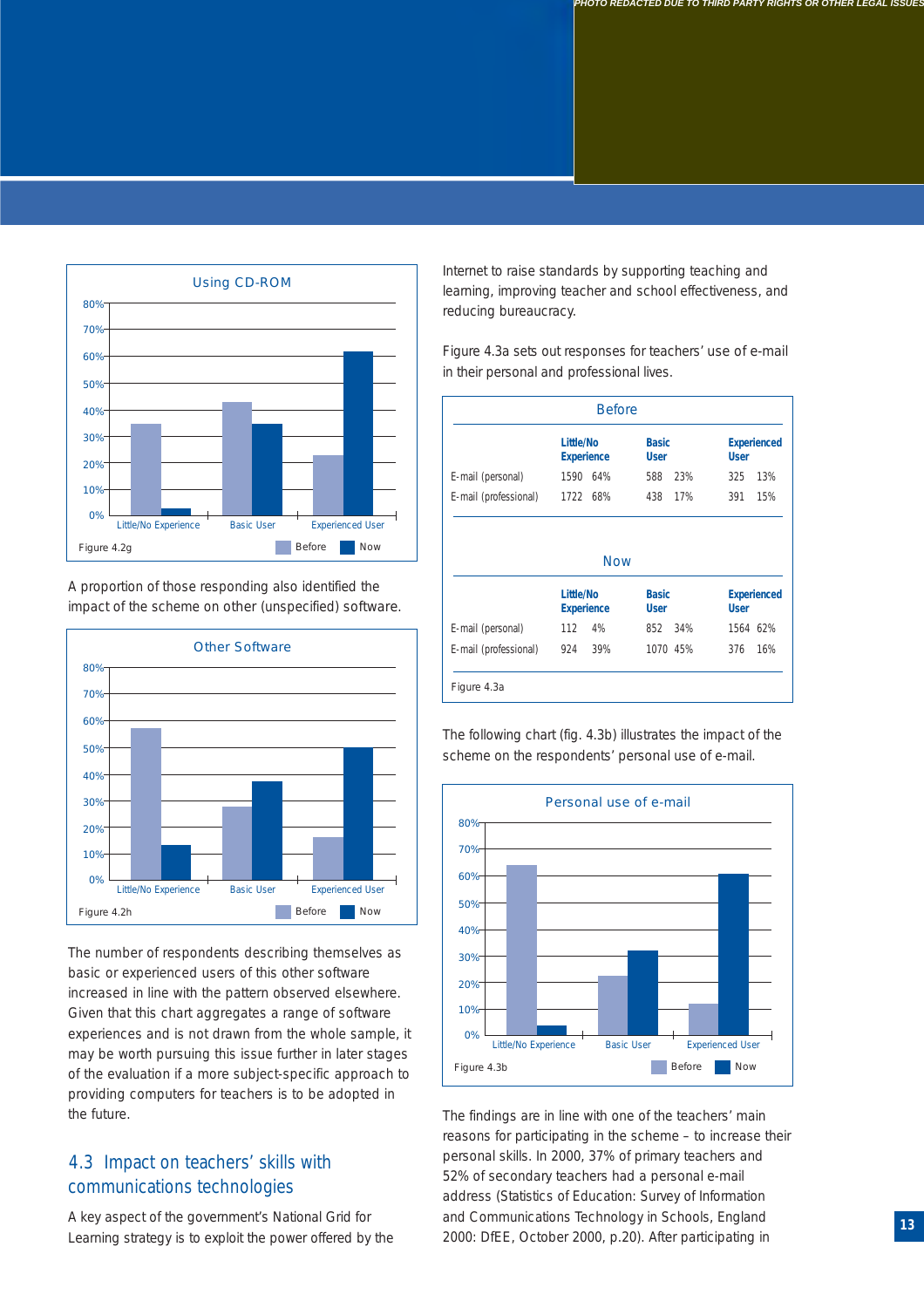this scheme, the number of respondents describing themselves as basic or experienced users of e-mail for personal purposes has risen from 36% to 96%.

Figure 4.3c illustrates the impact of the scheme on the respondents' professional use of e-mail.



The impact of the scheme on respondents' professional use of e-mail has been less marked. However, the number of respondents describing themselves as basic or experienced users of e-mail for professional purposes has risen from 32% to 61%. To some extent the level of teachers' use of e-mail for professional purposes will be influenced by institutional factors such as the school's uses of electronic communications in general, whether teachers are given school-based e-mail addresses and whether school networks allow external access. Further tracking of teachers in this sample is recommended as part of the second stage of the evaluation. This will help determine whether the skills gained through personal use translate into professional use, and identify the institutional factors which promote teachers' professional use of e-mail.

Another important feature of the Internet is the World Wide Web, which offers teachers a wealth of resources and the opportunity to publish resources themselves. Figure 4.3d sets out responses for teachers' use of the Web.

|                                                                                                                                                                                      |                                       | <b>Before</b> |                             |     |             |                           |
|--------------------------------------------------------------------------------------------------------------------------------------------------------------------------------------|---------------------------------------|---------------|-----------------------------|-----|-------------|---------------------------|
| <b>Applications</b>                                                                                                                                                                  | <b>Little/No</b><br><b>Experience</b> |               | <b>Basic</b><br><b>User</b> |     | <b>User</b> | <b>Experienced</b>        |
| Connecting to the Internet                                                                                                                                                           | 1461                                  | 58%           | 719                         | 28% | 352         | 14%                       |
| Finding relevant web sites                                                                                                                                                           | 1477                                  | 58%           | 732                         | 29% | 319         | 13%                       |
| Searching for information                                                                                                                                                            | 1471                                  | 58%           | 732                         | 29% | 325         | 13%                       |
| Downloading documents                                                                                                                                                                | 1670                                  | 66%           | 597                         | 24% | 260         | 10%                       |
| On-line purchases<br>(books, software etc.)                                                                                                                                          | 2012                                  | 80%           | 334                         | 13% | 161         | 6%                        |
|                                                                                                                                                                                      |                                       | 93%           | 122                         | 5%  | 58          | 2%                        |
| Creating web pages                                                                                                                                                                   | 2319                                  | <b>Now</b>    |                             |     |             |                           |
|                                                                                                                                                                                      | <b>Little/No</b><br><b>Experience</b> |               | <b>Basic</b><br><b>User</b> |     | <b>User</b> |                           |
|                                                                                                                                                                                      | 27                                    | 1%            | 737                         | 29% | 1772 70%    |                           |
|                                                                                                                                                                                      | 37                                    | 1%            | 808                         | 32% | 1687 67%    |                           |
|                                                                                                                                                                                      | 38                                    | 2%            | 845                         | 33% | 1649 65%    |                           |
|                                                                                                                                                                                      | 159                                   | 6%            | 105                         | 42% | 1314 52%    |                           |
| <b>Applications</b><br>Connecting to the Internet<br>Finding relevant web sites<br>Searching for information<br>Downloading documents<br>On-line purchases<br>(books, software etc.) | 794                                   | 33%           | 824                         | 34% | 794         | <b>Experienced</b><br>33% |

Teachers' skills with each of these applications are discussed further in the charts that follow.

The findings for respondents' abilities to connect to the Internet, find relevant web sites and search for information follow almost identical patterns, with a significant shift towards experienced use (from approximately 13% to approximately 67%), as can be seen below.

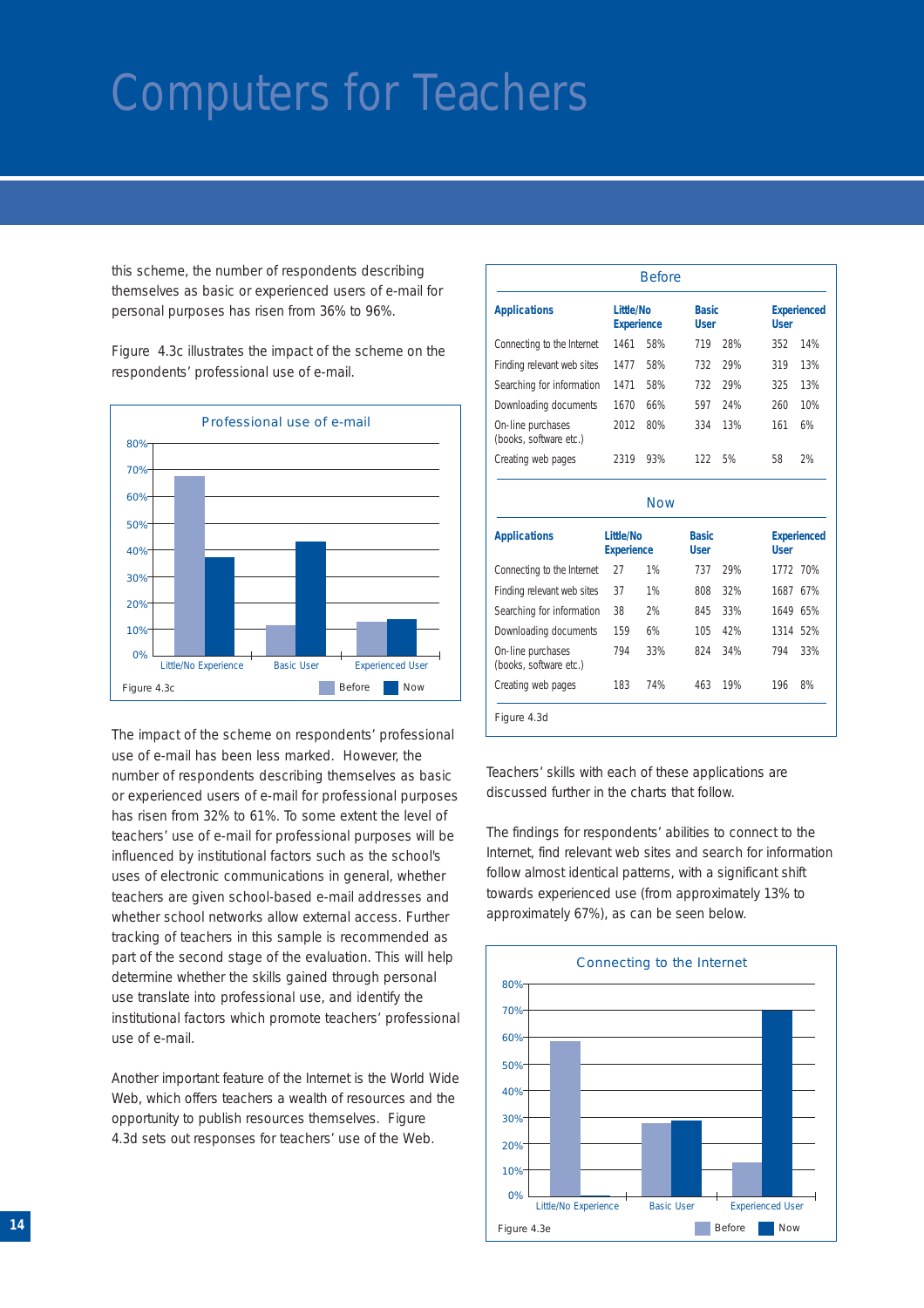Over 60% of respondents now describe themselves as being experienced in using web sites and searching for information on the Web after participating in the scheme, in comparison with 13% before. Less than 2% describe themselves as having little or no experience in this area.





If teachers are to use material found on the Web as a resource to support teaching and learning, they will need the skills to download the documents they have found. Figure 4.3h illustrates how respondents' skills have improved in this area.



*PHOTO REDACTED DUE TO THIRD PARTY RIGHTS OR OTHER LEGAL ISSUES*

Again, a significant improvement is apparent, with 94% of respondents now describing themselves as basic or experienced users, in contrast to 34% before the scheme. Over half now describe themselves as experienced users – approximately a four-fold increase.

A 'transactional' aspect of the Internet is purchasing goods or services on-line. Because of the financial implications, this requires users to possess a high degree of confidence in their abilities.



While the numbers of respondents describing themselves as basic or experienced users is less than for basic web applications, there is evidence of the scheme making a real impact. There is a five-fold increase in the number of experienced users (from 6% to 33%) and 67% now consider themselves basic or experienced users of on- **<sup>15</sup>**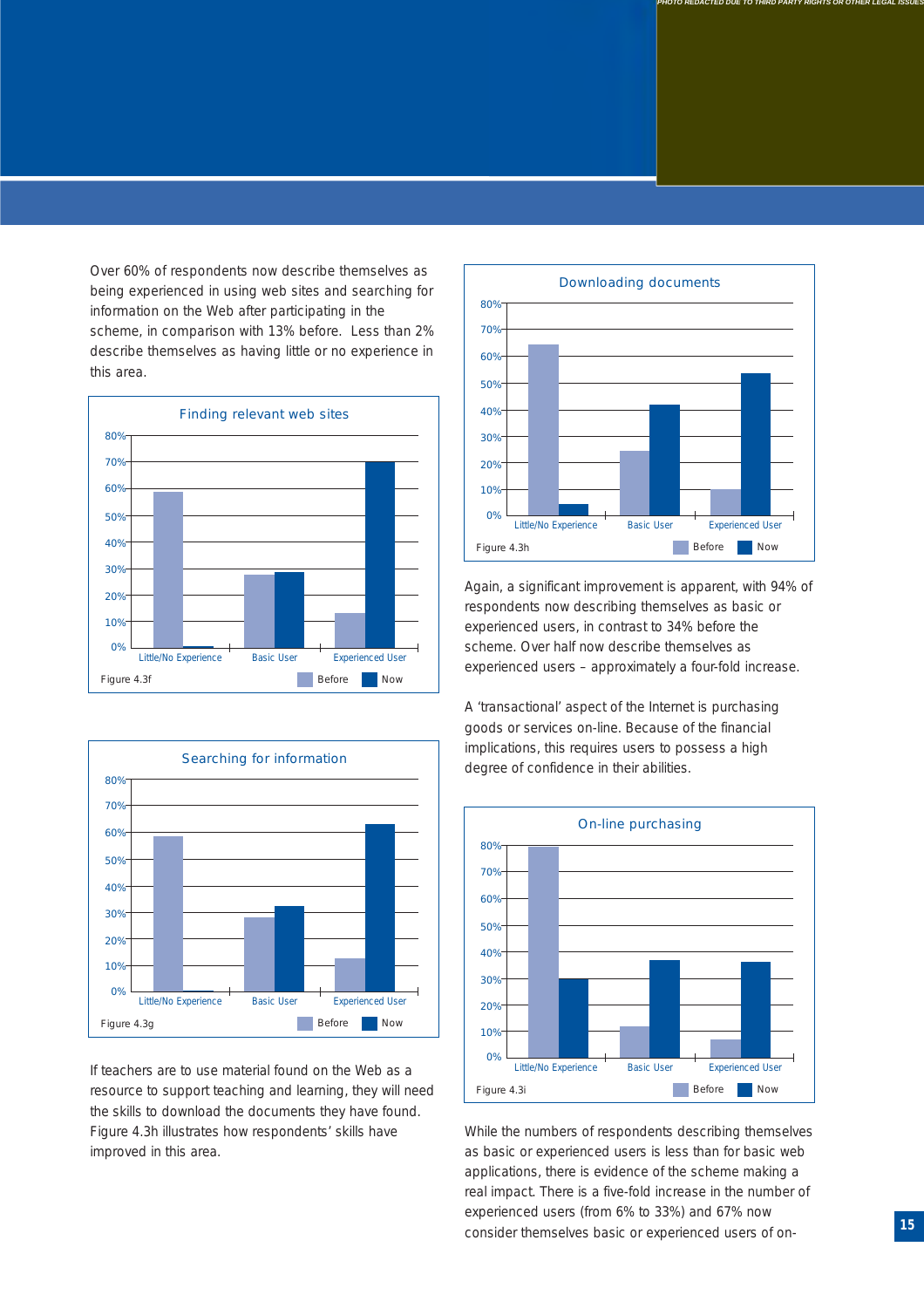line purchasing compared to 19% before the scheme. Given the potential offered by on-line transactions to reduce the bureaucratic burden on schools associated with purchasing, this finding represents a significant impact of the scheme.

However, on-line purchasing is in its infancy and there are dangers associated with simply 'shifting the burden' (by replacing a paper-based system with a complex online system) rather than reducing it (by developing new approaches to on-line transactions). This should be explored further in stage two of the evaluation.



The Web offers teachers the opportunity to create and share resources. Given the specialist skills required to create web pages it is not surprising that three-quarters of the sample still claim to have little or no experience of these skills. However, 26% of respondents now identify themselves as basic or experienced users, in contrast with 7% before the scheme.

This compares favourably with the general population of home users of ICT, few of whom, according to market surveys, are producing web pages. The extent to which the web pages being developed are being used to support teaching and learning in the classroom should be investigated further in stage two of the evaluation.

#### 4.4 ICT Training

Registration for New Opportunities Fund (NOF) ICT training was a pre-requisite of participation in the scheme. In addition, a number of respondents have either participated in, or intend (over the next six months) to participate in, further training. Figure 4.4a summarises the responses.

|                                           | Undertaken | <b>Plannned</b><br>next 6 mths |
|-------------------------------------------|------------|--------------------------------|
| <b>NOF Training</b>                       | 1495       | 724                            |
| European Computer Driving Licence (ECDL)  | 52         | 71                             |
| NUT ICT Skills                            | 12         | 11                             |
| LEA Pre-NOF Training                      | 281        | 50                             |
| <b>LEA Post-NOF Training</b>              | 70         | 94                             |
| In-house/school-based programme           | 960        | 291                            |
| Web-based ICT training                    | 194        | 103                            |
| Individual training/coaching              | 453        | 133                            |
| Commercially provided (free or otherwise) | 243        | 73                             |
| Other                                     | 187        | 54                             |
| Total                                     | 2452       | 880                            |
| Figure 4.4a                               |            |                                |

This may indicate that a proportion of participating teachers are looking further than NOF training and can see the need to continue with their ICT training. It may also indicate that teachers have identified areas of need not addressed through NOF training, such as basic skills, which are covered in schemes such as ECDL. Given that many of those participating in the scheme had signed up to, but not yet taken, their NOF training, this should be explored further in the second phase of the evaluation.

Some teachers expressed concerns about NOF training in their open-ended responses. For example, one teacher felt that 'the NOF training I received was very patchy.... It was often frustrating for experienced users while some of us were given basic training'.

A few expressed concerns about the additional work needed to develop and maintain their abilities. One respondent also made the point that, for some, the training came with a cost too. However, some had more positive experiences.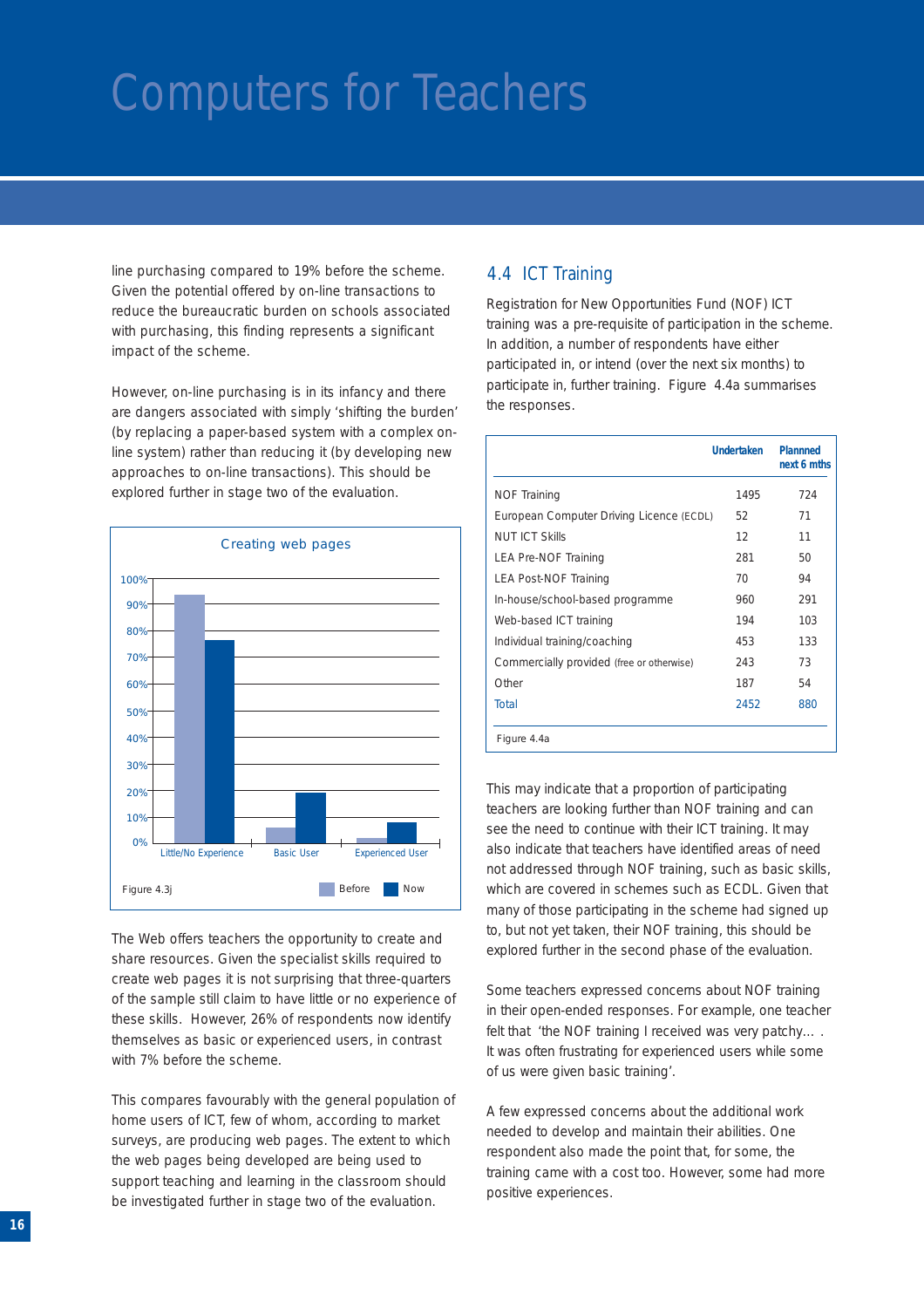### **5 Summary of responses: impact on teachers' access to ICT**

#### 5.1 Impact of the scheme on teachers' access to computers

Respondents were asked about their personal access to a computer at home, work and elsewhere before the scheme and after participating in the scheme. Results are shown below.

| At home:                    |               |     |            |     |
|-----------------------------|---------------|-----|------------|-----|
|                             | <b>Before</b> |     | <b>Now</b> |     |
| No access to a computer     | 996           | 43% | 82         | 3%  |
| Sole use of a computer      | 509           | 22% | 1857       | 71% |
| Shared access to a computer | 817           | 35% | 660        | 25% |
| <b>Totals</b>               | 2322          |     | 2599       |     |
|                             |               |     |            |     |
| Figure 5.1a                 |               |     |            |     |

| At work:                    |               |     |            |     |
|-----------------------------|---------------|-----|------------|-----|
|                             | <b>Before</b> |     | <b>Now</b> |     |
| No access to a computer     | 107           | 4%  | 68         | 3%  |
| Sole use of a computer      | 352           | 14% | 569        | 23% |
| Shared access to a computer | 2037          | 82% | 1799       | 74% |
| <b>Totals</b>               | 2496          |     | 2436       |     |
|                             |               |     |            |     |
| Figure 5.1b                 |               |     |            |     |

| And elsewhere:              |               |     |            |     |
|-----------------------------|---------------|-----|------------|-----|
|                             | <b>Before</b> |     | <b>Now</b> |     |
| No access to a computer     | 392           | 70% | 319        | 62% |
| Sole use of a computer      | 31            | 6%  | 58         | 11% |
| Shared access to a computer | 139           | 25% | 139        | 27% |
| <b>Totals</b>               | 562           |     | 516        |     |
|                             |               |     |            |     |
| Figure 5.1c                 |               |     |            |     |

(Note: only a small proportion of respondents addressed this question about access other than at home or work.)

*Statistics of Education: Survey of Information and Communications Technology in Schools, England 2000* (DfEE, October 2000) reported that 'for the first time in 2000, schools were asked how many of their teachers

had access to a computer either at home or assigned to them for their personal use in school. 66% of teachers in primary schools, 57% in secondary schools and 71% in special schools were reported to have access.' (p.24). That report did not differentiate between sole or shared access. The greatest impact of this scheme has been on teachers' access to computers at home, as expected.



After participating in the scheme, 71% of the teachers responding now have sole use of a computer at home, in comparison with 22% before the scheme. Similarly the numbers of teachers within the sample with no access to a computer at home has been reduced from 43% to a residual 3% who may have set up their computers elsewhere. Becta's 1998 evaluation of the Multimedia Portables for Teachers Pilot Project found that '98% of teachers used the machine at home to continue work from school, 95% used it both at home and at school for planning and delivering their teaching and 90% used it at home for administration' (p.19).

The later sections of this report identify similar findings. This suggests that, irrespective of whether the computer purchased is a desktop model or a laptop, teachers use computers at home to support them in their school work.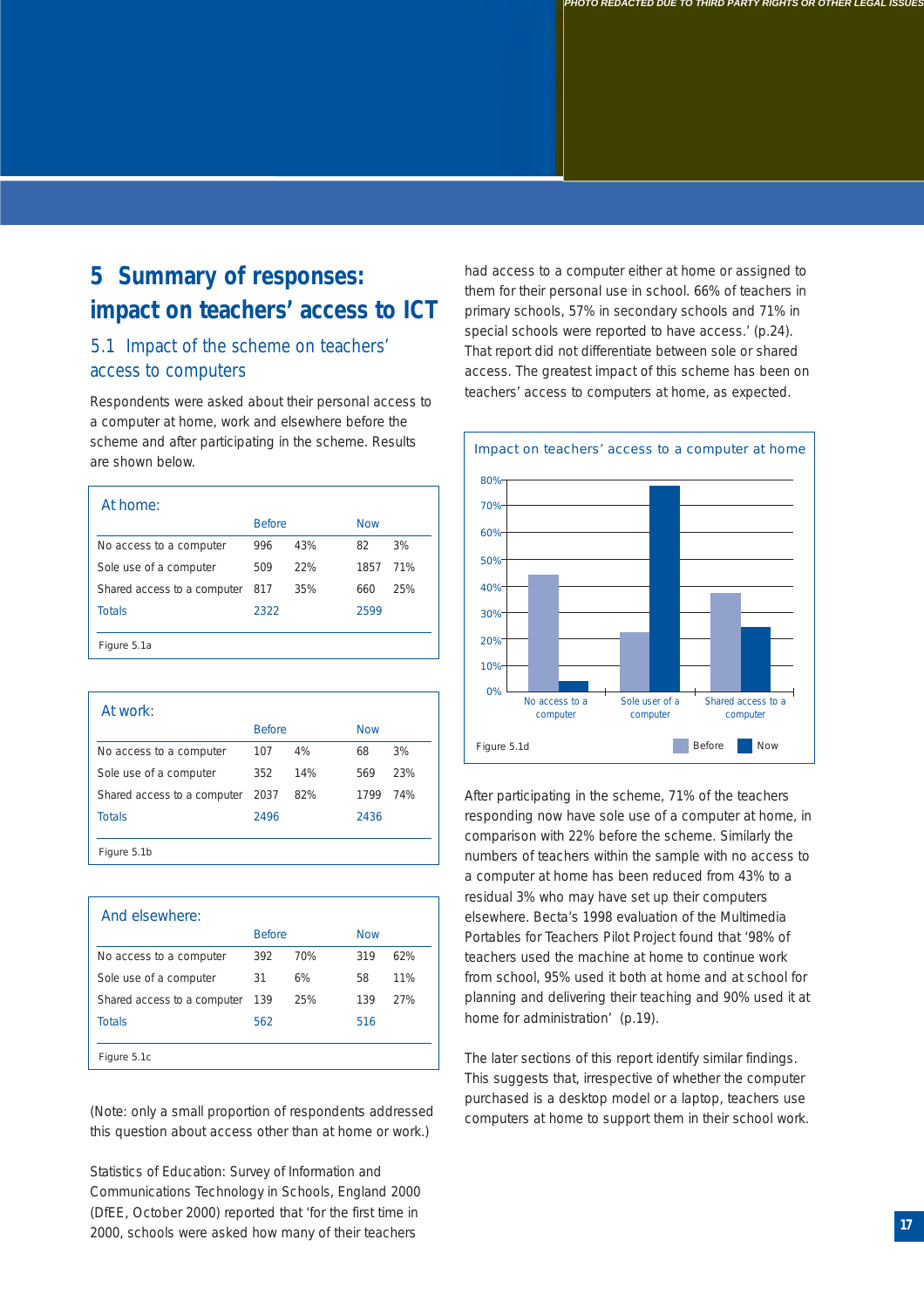Figure 5.1e illustrates the impact of the scheme on teachers' access to a computer at school.



A total of 249 teachers in the sample reported an increased access to the sole use of a computer at work; 65 of these teachers purchased laptops.

#### 5.2 Impact of the scheme on teachers' access to the Internet

Respondents were asked about their personal access to the Internet at home, work and elsewhere before the scheme and after participating in the scheme. Results are shown below.

| At home:                |               |     |            |     |  |
|-------------------------|---------------|-----|------------|-----|--|
|                         | <b>Before</b> |     | <b>Now</b> |     |  |
| No access to a computer | 1606          | 70% | 127        | 5%  |  |
| Sole use of a computer  | 692           | 30% | 2364       | 95% |  |
| <b>Totals</b>           | 2298          |     | 2491       |     |  |
|                         |               |     |            |     |  |
| Figure 5.2a             |               |     |            |     |  |

| At work:                |      |               |      |     |
|-------------------------|------|---------------|------|-----|
|                         |      | <b>Before</b> |      |     |
| No access to a computer | 607  | 27%           | 151  | 7%  |
| Sole use of a computer  | 1657 | 73%           | 2103 | 93% |
| <b>Totals</b>           | 2264 |               | 2254 |     |
|                         |      |               |      |     |
| Figure 5.2b             |      |               |      |     |

| And elsewhere:          |               |     |     |     |            |  |
|-------------------------|---------------|-----|-----|-----|------------|--|
|                         | <b>Before</b> |     |     |     | <b>Now</b> |  |
| No access to a computer | 386           | 71% | 289 | 59% |            |  |
| Sole use of a computer  | 159           | 29% | 199 | 41% |            |  |
| <b>Totals</b>           | 545           |     | 488 |     |            |  |
|                         |               |     |     |     |            |  |
| Figure 5.2c             |               |     |     |     |            |  |

(Note: only a small proportion of respondents addressed this question about access other than at home or work.)

The scheme appears to have made a significant impact on respondents' access to the Internet at home, increasing it from 30% to 95%. This reflects teachers' desire to use the computers purchased through the scheme to access the Internet for work and family purposes (see later).

Participating teachers' access to the Internet through work has increased (from 73% to 93%). This is of the same order of magnitude as the numbers purchasing portables. It may also reflect teachers' general increased access to the Internet at school as a result of a general increase in the level of equipment in schools. Amongst the sample, the majority source of personal access to the Internet has shifted from access in school to access at home. It is recommended that the next stage of the evaluation probes this further as part of the case study work.

#### **6 Future phases of the scheme**

In teachers' open-ended responses there was general support for the Government's supporting teachers' personal access to ICT. For example, some made comments such as 'All teachers should have a free computer as it is now a required element of their work.' Some respondents expressed disappointment, however, that many teachers had been unable to benefit from the scheme. Typically respondents felt that '…if possible [the scheme] should be available to all teachers who wish to take part...'

Respondents were asked (based on their experiences of the scheme) to identify the best way in the future to provide support for teacher access to or ownership of, computers. They were required to rank a number of options in order of preference (1 is the most preferred option and 4 least favoured).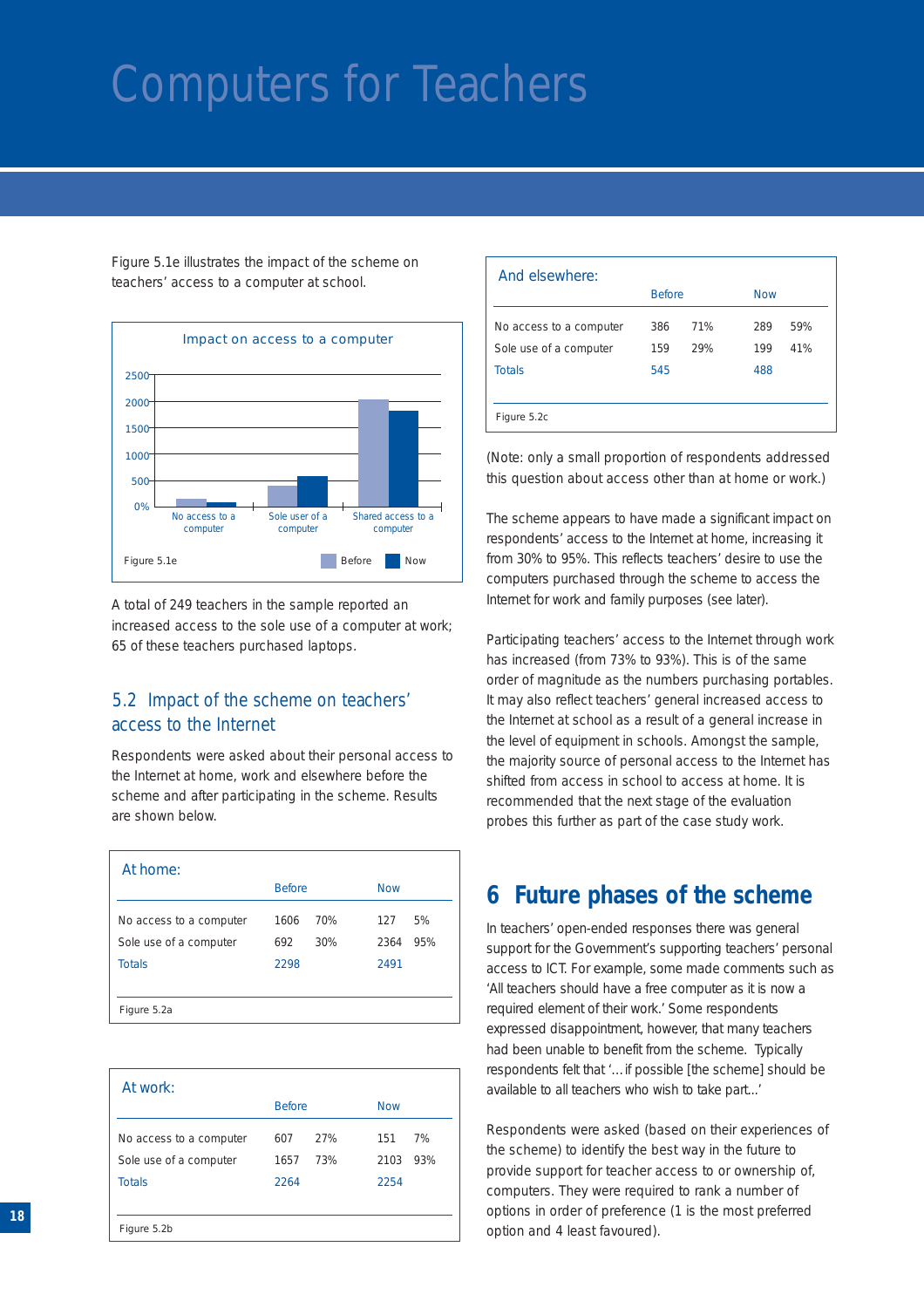|                                                                             | 1    |          | 2    |     | 3    |     | 4    |     |
|-----------------------------------------------------------------------------|------|----------|------|-----|------|-----|------|-----|
| £500 subsidy (personal<br>ownership by the teacher)                         |      | 1437 79% | 242  | 13% | 106  | 6%  | 27   | 1%  |
| £200 subsidy (so more<br>teachers could benefit<br>from personal ownership) | 93   | 5%       | 912  | 52% | 439  | 25% | 317  | 18% |
| Funding given direct to<br>schools to provide<br>computers on loan to staff | 203  | 12%      | 353  | 20% | 672  | 38% | 535  | 30% |
| Financial support for lease<br>or rental schemes                            | 83   | 5%       | 253  | 14% | 535  | 30% | 886  | 50% |
| <b>Totals</b>                                                               | 1816 |          | 1760 |     | 1752 |     | 1765 |     |
| Figure 6a                                                                   |      |          |      |     |      |     |      |     |

These results are shown graphically in fig 6b below.



Most respondents favoured a continuation of the existing model. Loan and lease schemes were the least favoured options. This may reflect the respondents' familiarity with the way this scheme was administered and their lack of familiarity with the other models proposed. In particular, the issues that tend to arise over time, such as the need for extended warranty, repairs and upgrades (issues which loan, lease and rental schemes aim to address) may not yet be being considered by these teachers. Further monitoring will reveal whether these teachers' views change as these issues start to become more relevant to their own circumstances.

In their open-ended responses, it was apparent that many participants were looking to the future, and had concerns about whether and how the scheme would be continued. Several were concerned about their ability to keep equipment purchased through the scheme up to date. Typical comments included:

'Should be able to re-purchase every 3 years. This would keep machines up to date.'

'An upgrade scheme would be a good idea. There must be more teachers now who would like to expand an out of date system.'

'The scheme …should also allow for upgrades of existing computers.'

'[A] lease/rental scheme would be ideal for keeping hardware up to date.'

In addition, a number of respondents (approximately 6 per cent) indicated that they had already used the scheme as a means of replacing outdated computers with higher specification equipment.

### **7 Summary of responses: purchasing**

#### 7.1 Suppliers

Three suppliers provided 62% of the computers purchased by this sample of teachers, while 16 suppliers provided the remainder. In general, teachers tended to purchase from suppliers with a high 'high street' profile, rather than traditional educational suppliers. This allowed them to see what they were buying before making a purchase.

#### 7.2 Type of computer purchased

The vast majority of respondents (2327) used the scheme to purchase a desktop computer with less than 10% (207) purchasing a laptop/portable computer.

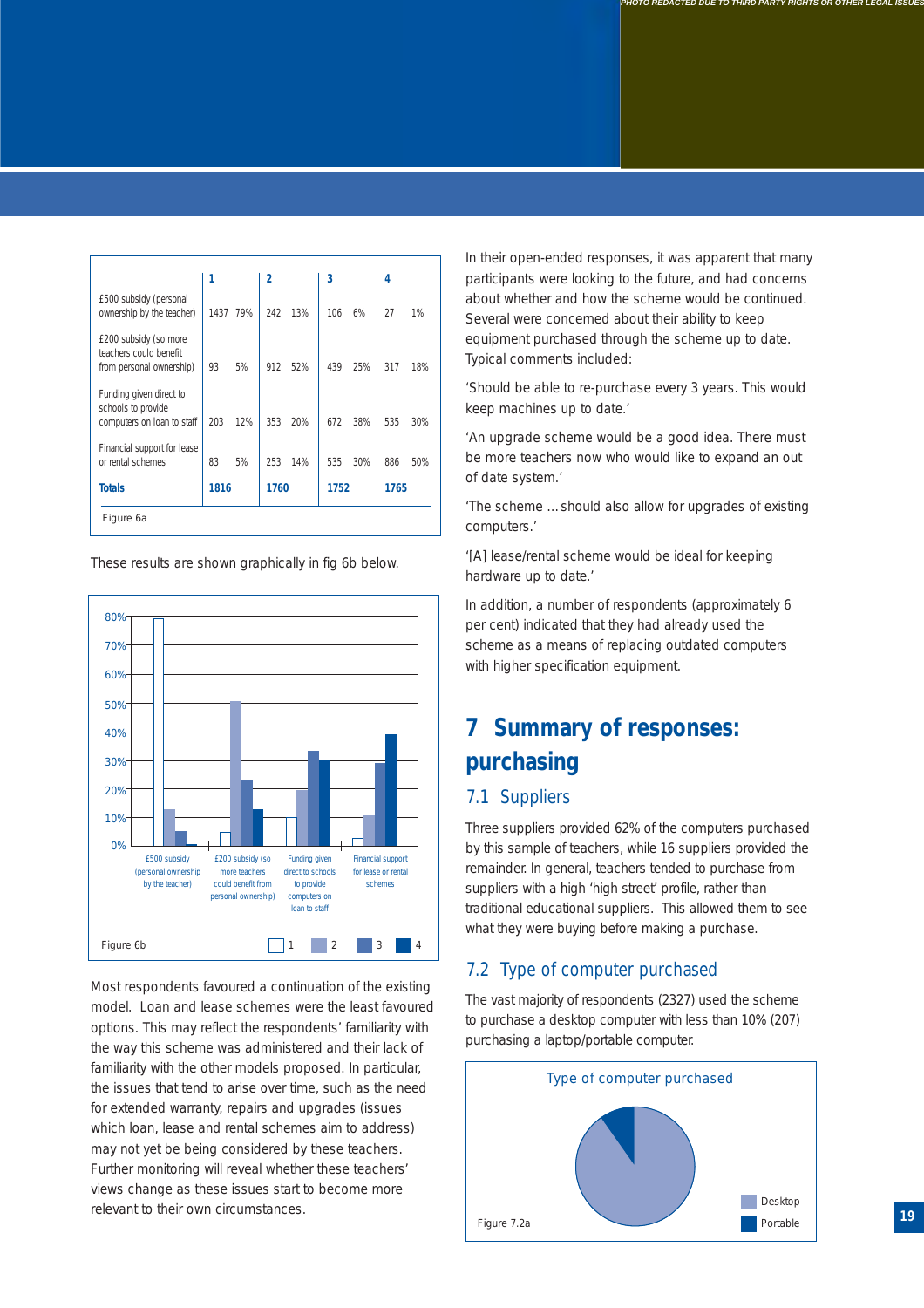At the time of the scheme there was extensive advertising by the major suppliers, and the high take-up of desktops may reflect the nature of the packages promoted, the effect of the £500 threshold (which made cheaper packages more attractive), or teachers' desire to use the computer at home only. As part of the case study visits in stage 2 of the evaluation this could be probed further to identify whether this reflects teachers' true preferences, or their desire to use the computer at home to develop their ICT skills, use the Internet and carry out administrative tasks and prepare teaching materials.

In addition, 1675 (65%) purchased a printer. All machines purchased were 'Internet ready' and all bar 27 (1%) are now connected to the Internet.

#### 7.3 Suppliers and service

There were a variety of responses to the survey questions on the level of service received, as can be seen from the following table.

|                                 |     | <b>Very Good</b> | Good |     | <b>Satisfactory</b> |     | Poor |     | <b>Very Poor</b> |    |
|---------------------------------|-----|------------------|------|-----|---------------------|-----|------|-----|------------------|----|
| Advice on equipment<br>purchase | 484 | 20%              | 896  | 37% | 833                 | 35% | 142  | 6%  | 43               | 2% |
| Delivery & Installation         | 623 | 25%              | 807  | 32% | 613                 | 25% | 287  | 11% | 172              | 7% |
| After-sales service             | 324 | 15%              | 542  | 25% | 770                 | 36% | 315  | 15% | 199              | 9% |
| Hotline                         | 263 | 14%              | 441  | 23% | 760                 | 40% | 270  | 14% | 159              | 8% |

These figures are generally in line with Becta's earlier findings. For example, the evaluation of the Multimedia Portables for Teachers Pilot Project (Report, Becta, 1998) found that overall 55% of teachers rated the support they received at the time of installation/set-up as 'good', or 'excellent'.

Figure 7.3b (opposite) illustrates the data graphically.

The four aspects of service surveyed follow a chronological sequence, beginning with advice on the purchase of equipment, and moving through delivery and installation into after-sales service and the use of hotlines. Respondents tended to identify a progressive decline in the level of service provided as they moved through this sequence. However, only those who had difficulties will have used the later services (which will skew the results), and the majority (76%) identified all aspects of the services as satisfactory or better, with 92% identifying advice on equipment purchase as satisfactory or better.



As might be expected, the hotline service received the least positive comments, as problems sent to helpdesks are often more complex and more difficult to resolve to the satisfaction of the caller.

Some respondents to the open-ended part of the questionnaire were frustrated with aspects of the scheme's administration. This varied from a perceived lack of information about the scheme (which some saw as being 'poorly advertised'), and on the equipment available ('…the advice on [the] types of computer…most suitable for teachers could have been better….'), to problems in obtaining the subsidy. In particular, the need to purchase prior to receiving the subsidy was an inhibiting factor for some respondents. Additionally, some reported poor after-sales service and a number were frustrated at being restricted to approved suppliers, feeling that they could have got a better deal elsewhere. Several respondents thought that suppliers had taken advantage of the scheme by raising prices.

It is recommended that the data gathered on suppliers and service be fed back to participating suppliers in order to improve the level of service (particularly aftersales support) offered.